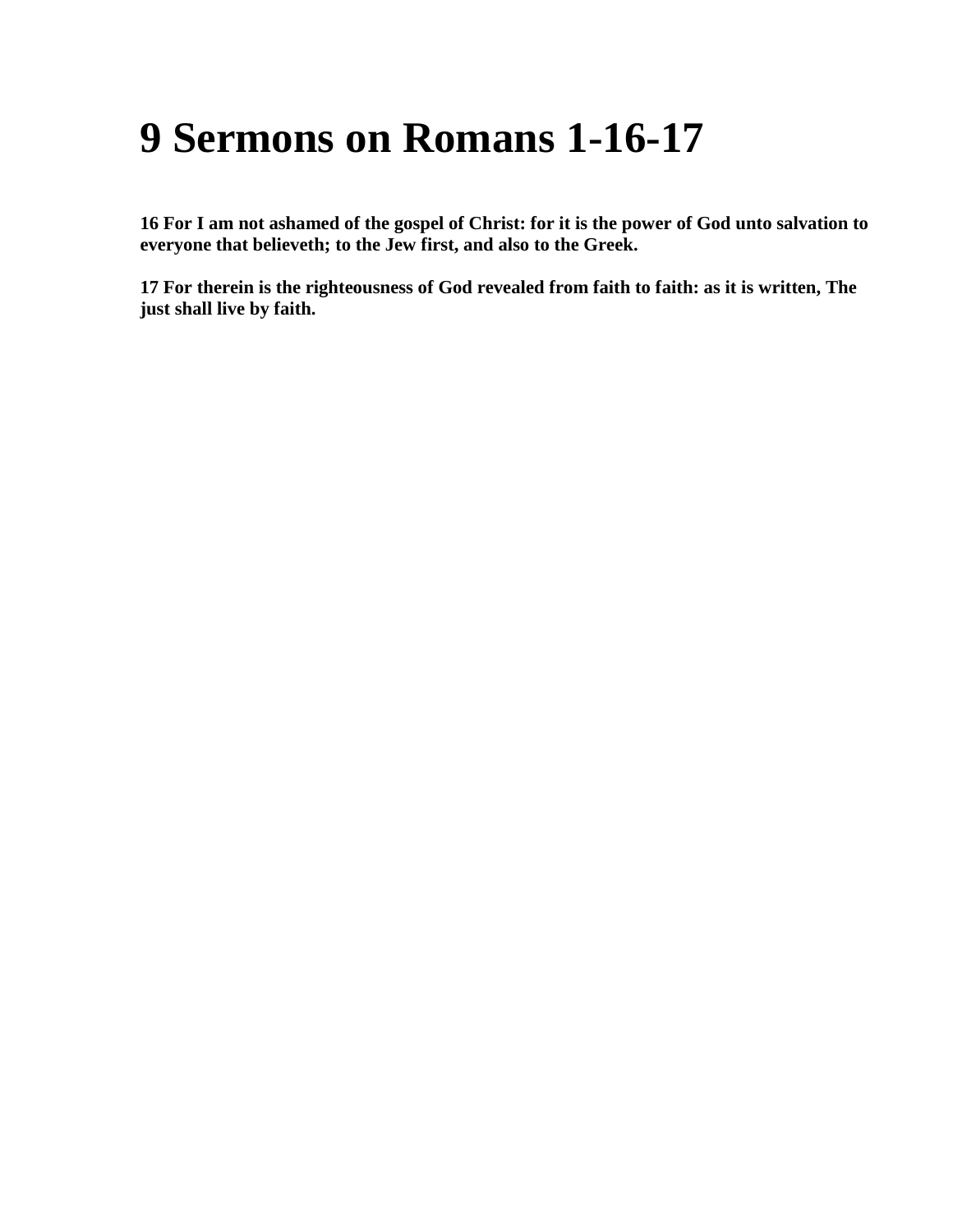## **Contents**

| Sermon 1                                   | 3  |
|--------------------------------------------|----|
| Growing Stronger in Faith                  | 3  |
| Sermon <sub>2</sub>                        | 6  |
| All are Welcome into The Kingdom of God    | 6  |
| Sermon <sub>3</sub>                        | 9  |
| Protecting Our Journey in Faith            | 9  |
| Sermon 4                                   | 12 |
| Epistles in Faith                          | 12 |
| Sermon 5                                   | 15 |
| The Bible as the Living Guide              | 15 |
| Sermon 6                                   | 18 |
| Gods Child - Following the Command to Love | 18 |
| Sermon <sub>7</sub>                        | 19 |
| The Wisdom to Thrive Among Non-believers   | 21 |
| Sermon <sub>8</sub>                        | 24 |
| <b>Following Christ Faithfully</b>         | 24 |
| Sermon 9                                   | 24 |
| <b>Faith and Transformation</b>            | 27 |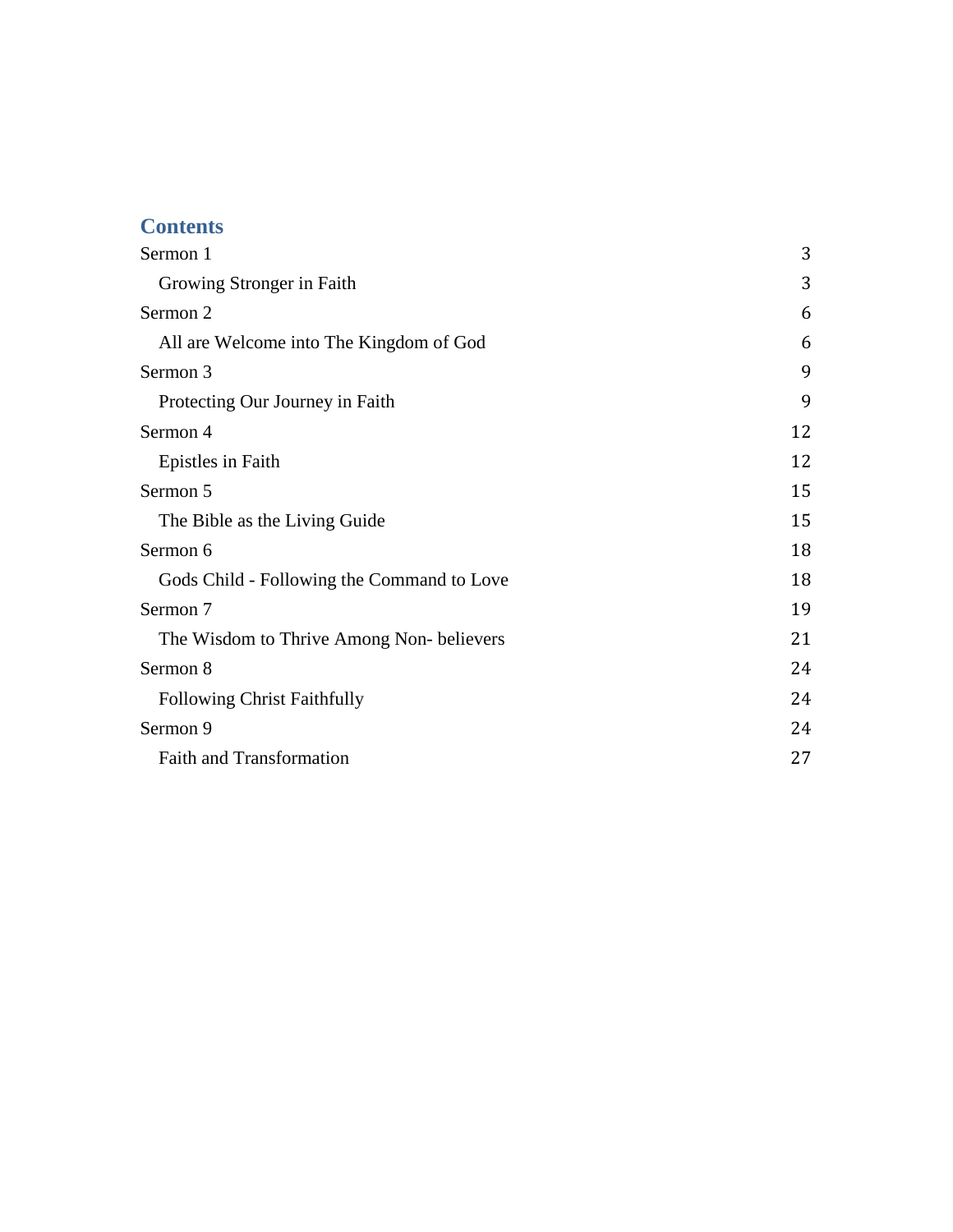# <span id="page-2-1"></span><span id="page-2-0"></span>**Growing Stronger in Faith**



1. Quote

Faith does not eliminate questions. But faith knows where to take them.

Elisabeth Elliot

#### **Power Truth**

For in it the righteousness of God is revealed through faith for faith; as it is written, "The one who is righteous will live by faith."

Romans 1:17 NRSV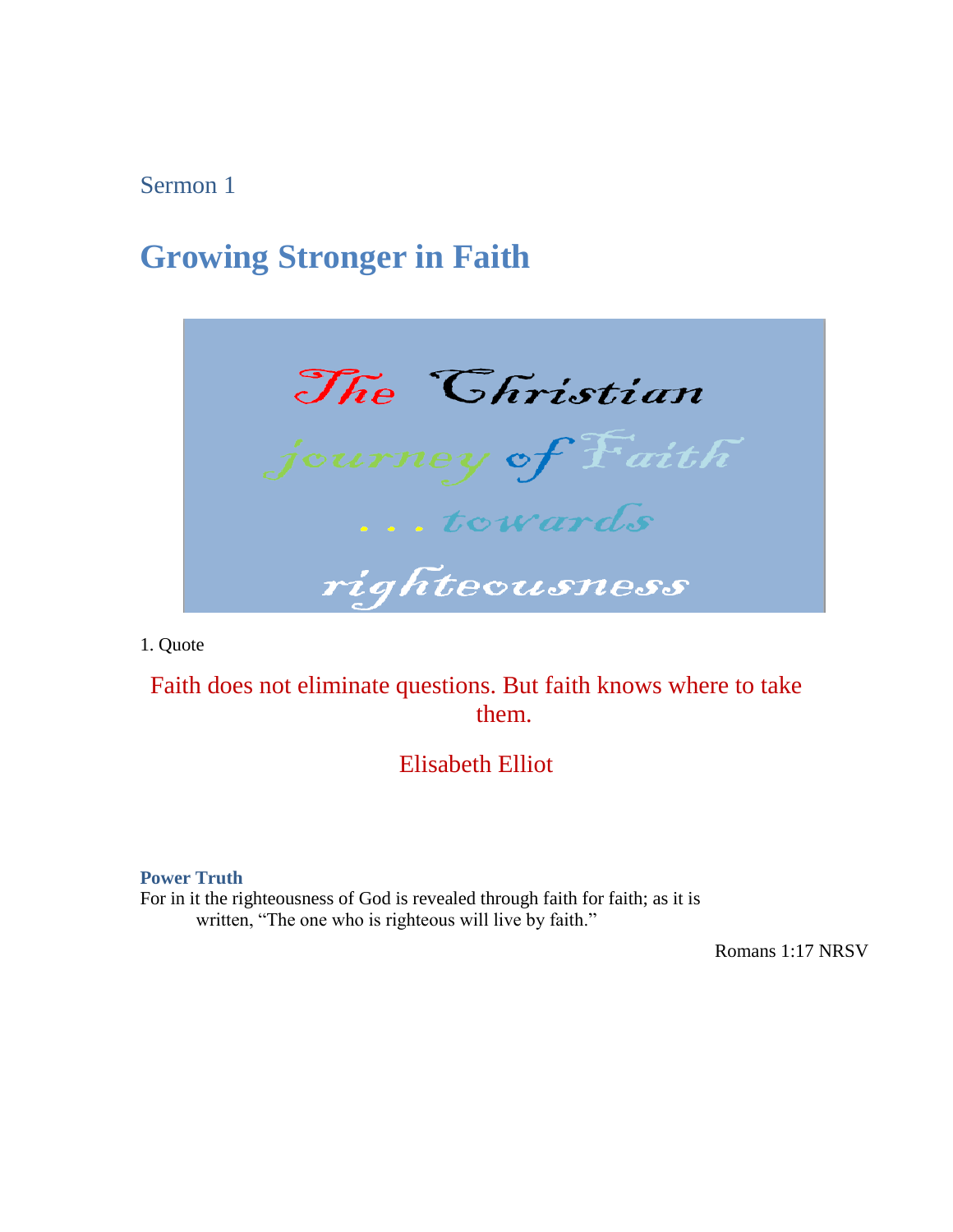#### **Trouble in the Text**

The Apostle Paul is a real icon of faith to all Christians. After he preached the good news, he always tried to remain in touch with the believers.

One of his best ways was to write letters of encouragement. The book of Romans is one of them. By writing, he sent out hope, encouragement, and a feeling of togetherness. His words revived and kept the Church alive.

When Paul wrote to the first churches, he ensured continued communication. He contributed to the growth and establishment of young missions. The intercession of the Holy Spirit was critical in that process. The present church needs great hand-holding, sowing hope, faith, and love too.

#### **Trouble in the World**

The life in Christ is a long journey. When we heed to his call, we are candidates in faith.

Our faith passes through various tests in our daily lives. The ways of the secular world are not for the faithful. The secular lures keep trapping us.

When we overcome the sinful lures, our faith perseveres through the temptations. We emerge stronger in our faith in Christ. Our strength in faith matures up over time. Our hearts learn and we become more and more faithful servants of our Lord and Savior, Jesus Christ.

As long as we are alive here on earth, our faith remains under tests. It's our duty to stay strong and vigilant all along.

#### **Grace in the Word**

The Apostle Paul lived in strong faith in salvation. When I recall how Paul got converted into service by Christ, my weaknesses melt away.

Before his conversion, Paul was a sinner, a persecutor of Christians. He did not believe!

On his way to Damascus,<sup>i</sup> Paul got blinded by a flash of light. When he confessed and accepted Jesus, Paul did a wonderful job. I can say that he remained faithful to Christ.

After Paul renounced the sinful life, he lived as a true follower of Christ. Living as a Christian by his actions and preaching. The main encouragement comes to us as Christians when we uphold justice.

This reminds us of the unrivaled connection between confession and living in faith. Paul got converted and the Kingdom of God wrote off all his sins. That is the righteousness that we seek for.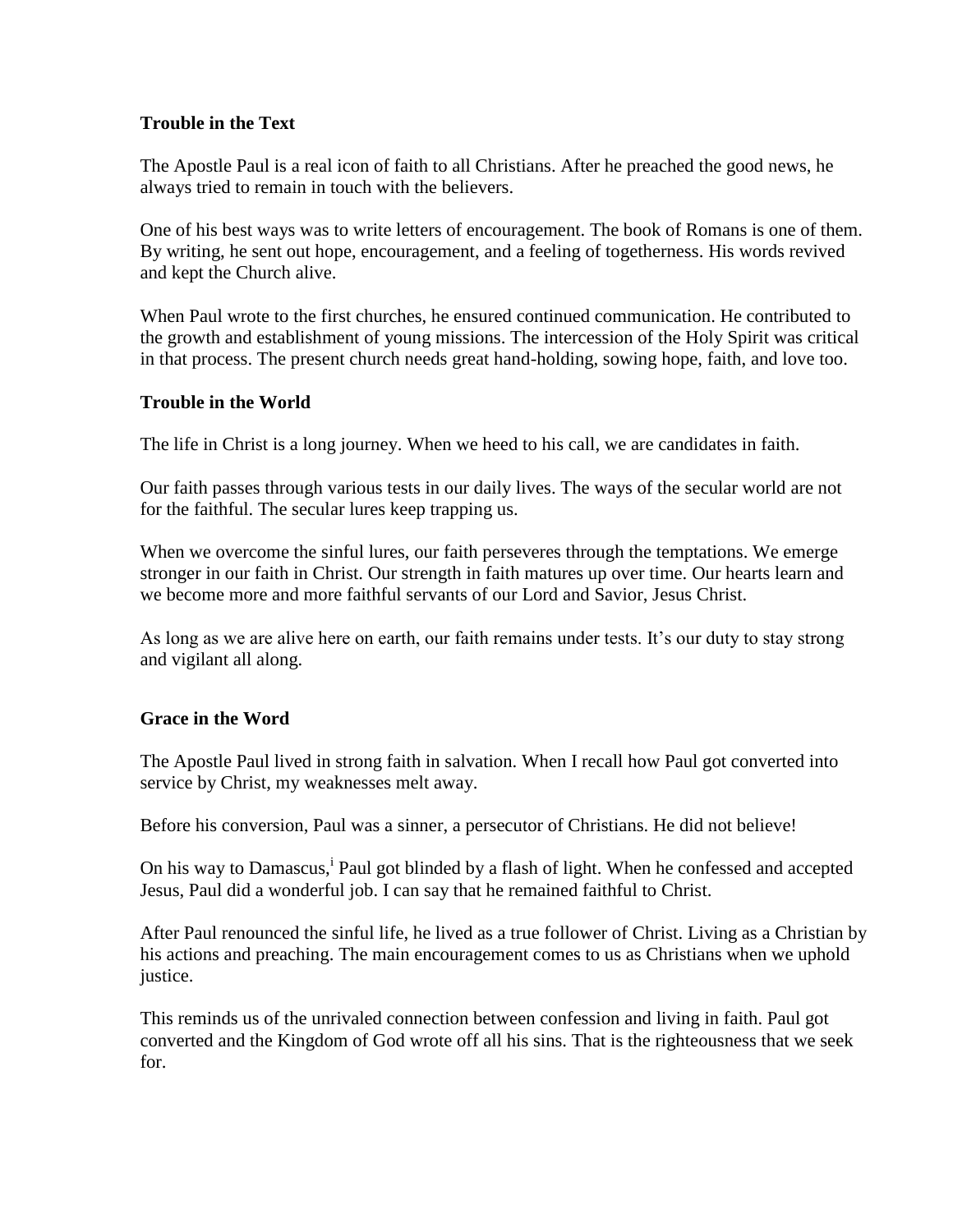Each of us has a calling that is unique. Our callings happen at different times in our life. The great point is how we heed to that call. Some of us hear the call while very young, old, at whatever age! Living in faith and receiving the graces that come with it is a gift from above.

If I put in other words... aspiring to live a life that is faithful to Christ, then I must travel on the path of the justice. I have to believe before I find the justice both for self and society. If a Christian lives in faith, then pursuing justice is part of their duty.

#### **Grace in the World**

Salvation transformed me into a Christian. I cannot behave as I used to before accepting Jesus into my life. So, I cannot call people names they do not deserve. I view them as brothers and sisters. Even for them that do not deserve, I still view them as part of the Kingdom of Christ. My faith rocks in me and I take pride in the knowledge, faith, hope, and exalting God.

A new life begins with the knowledge of the truth. The truth in Christ dawns upon a soul as a new day. Then, one's viewpoint is transformed from sin to righteousness. I find treasure in the deep connection with Christ. That comes through the power and presence <sup>ii</sup>of the Holy Spirit.

If I am transformed, I find value in the promises. That's the hope of the Kingdom, through faith. The physical and instant manifestation of my faith may not be seen physically. But over some time it becomes evident, it takes other inherent planes. Deep in my mind and soul, I treasure his company. Even when I walk in fear, the physical presence of Christ is not there with me, but that of the Holy Spirit is.

And, should I be afraid to confess Christ as my Savior? No!

Let it live in you, let it speak out of you, act out of you. The absence of the physical Christ is the presence of the Holy Spirit.

The Holy Spirit manifests the eternal presence of God among us. So, when I live in faith, my praise and worship of his holy presence is the way to commune with him. My faith in the ultimate salvation is a process of releasing one-self to his will, still in faith.

#### **What Now**

- 1. What is the best age to heed to the call of Christ?
- 2. From which mission was Paul coming from, on his way to Damascus?
- 3. What are some of the sins that we must cease upon salvation?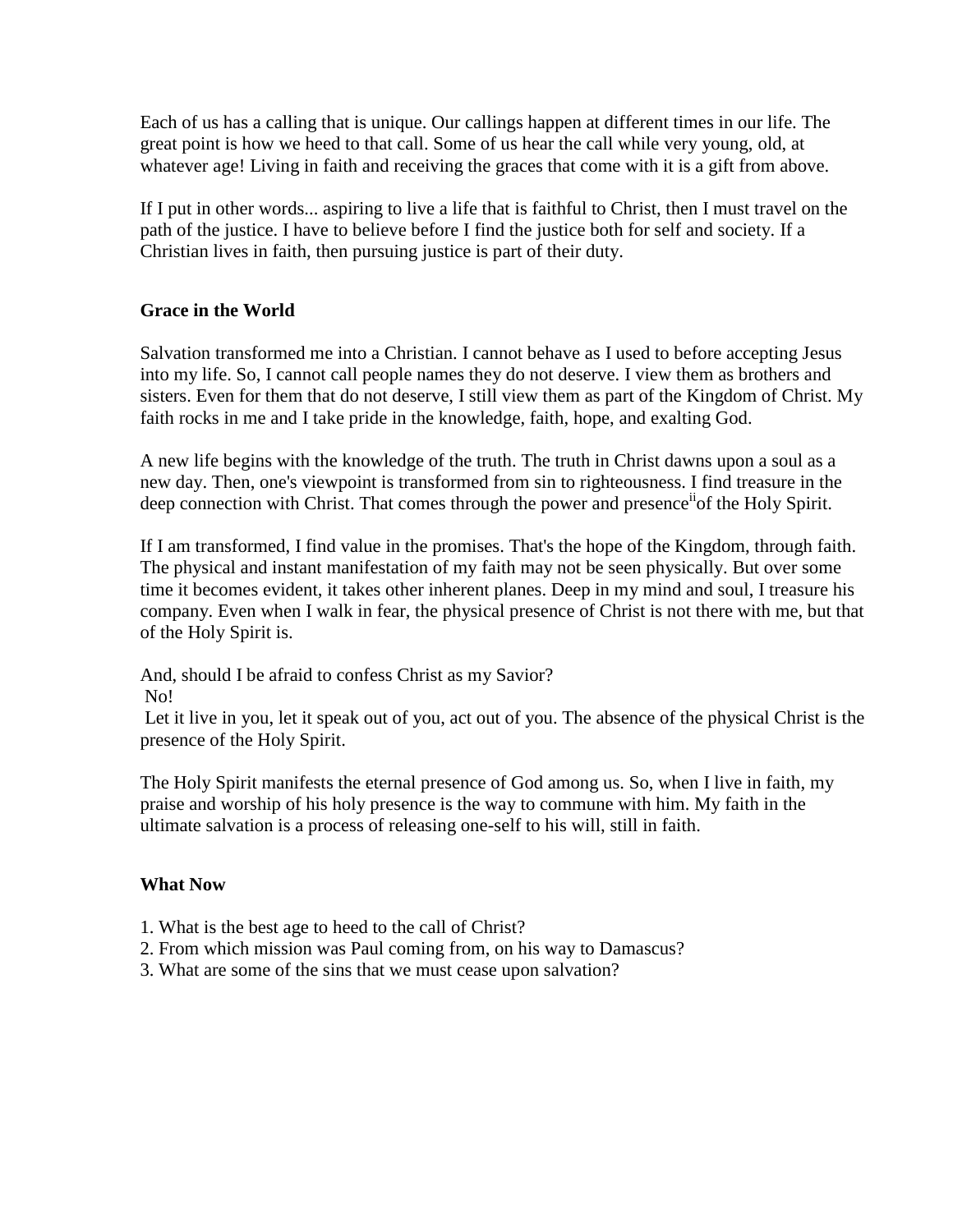# <span id="page-5-1"></span><span id="page-5-0"></span>All are Welcome into The Kingdom of God



#### 2. Quote

Worrying is arrogant because God knows what He's doing.

## Barbara Cameron

#### **Power Truth**

Look at the proud! Their spirit is not right in them, but the righteous live by their faith.

Habakkuk 2:4 NRSV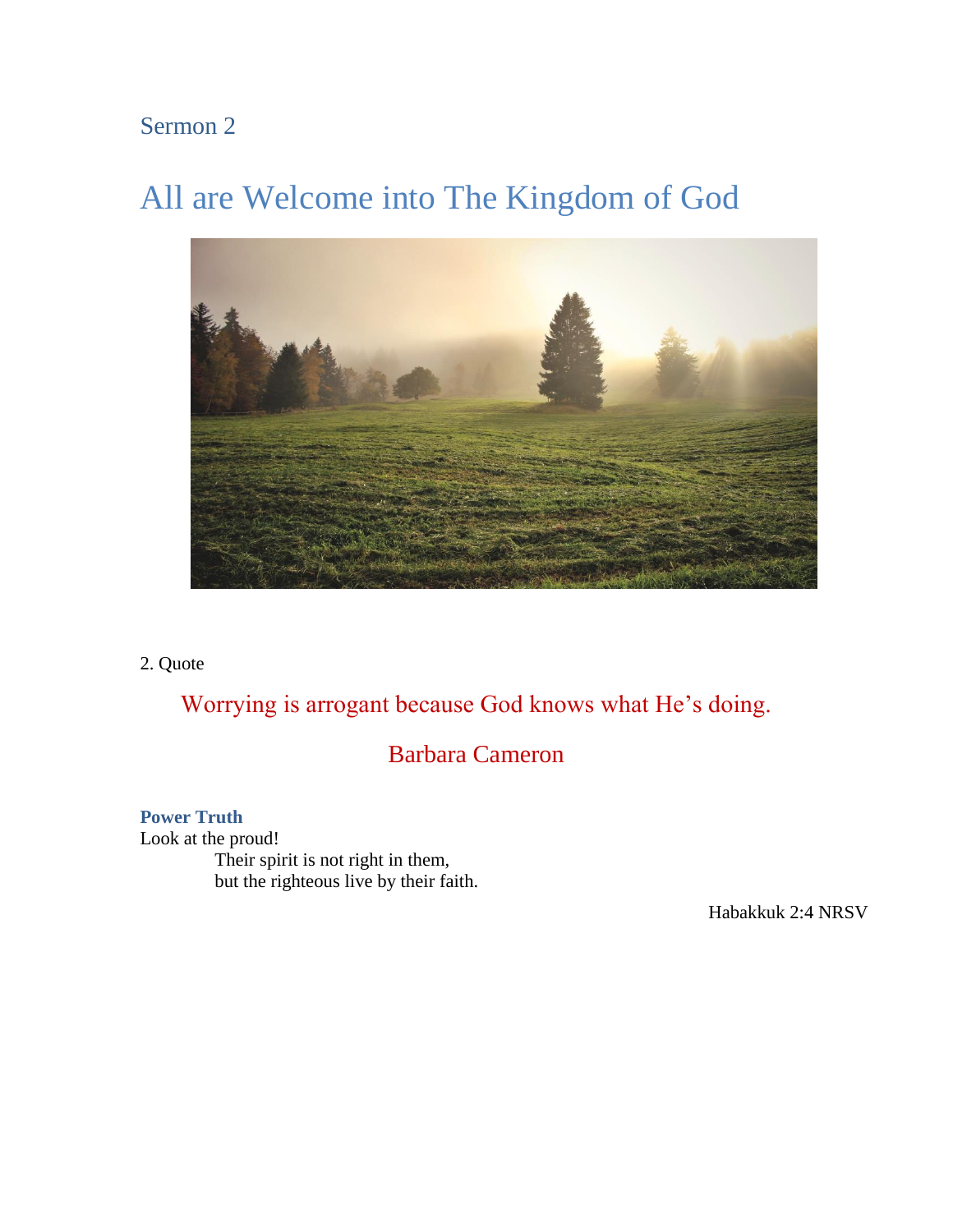#### **Trouble in the Text**

Jesus preached salvation to all people in the world. Although Christ was born in Nazareth, he was not accepted there, in his hometown. The Jewish community remained quite skeptical about his teachings.

Christ welcomed all the nations of the earth into God's kingdom. The Jews were not receptive to the fact that the Gentiles were also welcomed.

The Gentiles were people from other nations, other than the Jewish community. Most of the Gentiles did not perform male circumcision. A point which not only distinguished but separated them from acceptance by the Jews.

The Greeks were among the Gentiles. The Jewish community was under the rule of the Roman Empire at the time of Christ. So, due to the Roman rule and then here comes Christ, preaching and teaching forgiveness! It was a bit hard for Jews to accept him at their time.

#### **Trouble in the World**

Our world is a place of many cultures. Each of us has habits too. To some extent, the beliefs and habits determine how we accept others. Especially, when we accept Christ into our life.

As an individual, I may feel that others are not worth. Not worth my time, my resources or even a conversation. This is where the call of Christ comes in.

All over the world, we all have our cultures. It's our duty to study them. To weigh them, and see how best to blend them with our faith.

With the immaculate guidance of the Holy Spirit, I will grow from one level to another. My faith will grow in Christ and I will embrace and never discriminate against any soul. That's what Christ planted in us, as Christians.

#### **Grace in the Word**

When I talk of faith, I refer to the fruits<sup>iii</sup> of the Holy Spirit. In my life in Christ, one of my aspirations is to be righteous. Now, can I be righteous without the faith? Nope, I have to live and believe in his teachings.

Looking at it in a simple way, I have to live as a temple of the Holy Spirit. Then, when the Holy Spirit finds a home in my heart, I'll be plenty in all the fruits of the Holy Spirit. I become a fountain of every fruit that comes from his presence.

My life in the Holy Spirit will be strong in faith. Beyond that, I will bear forth a fountain of joy, kindness, patience, and self-control.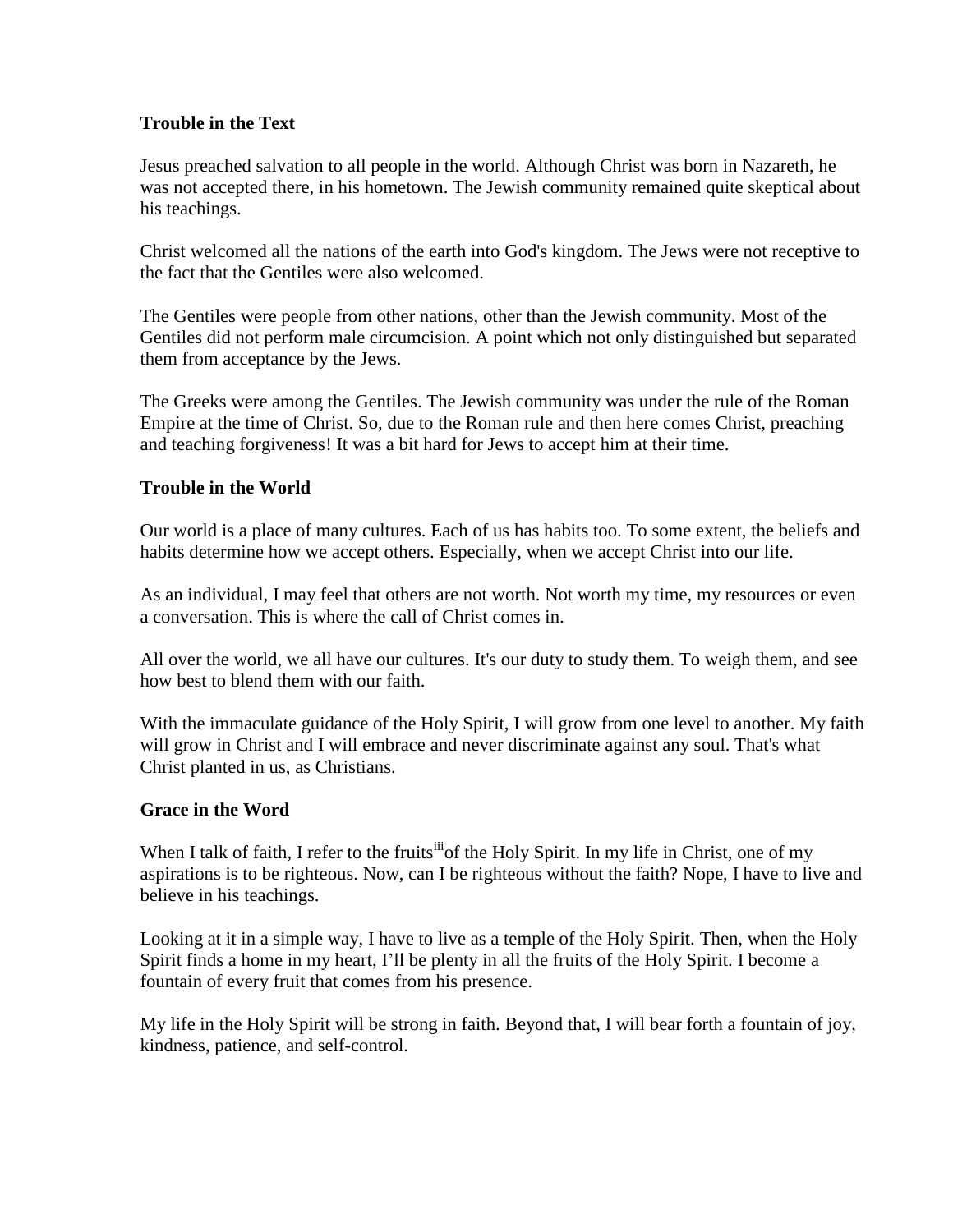My flowing with the fruition of the Holy Spirit is an achievement. That blends with my belief in Christ's teaching and also his promises. There is no point I can claim to be patient yet lack in self-control.

Faith is the very first step. I'm transformed when if I have the faith. When I'm transformed, I transform others too. When I transform others, I bear forth good things for the church. That will get real meaning if I'm plentiful in the Holy Spirit and his fruits too.

#### **Grace in the World**

When I heard Christ's call, I listened and heeded to it. I believed. My faith in his teachings and promises are not physical. It's by the wisdom released by the Holy Spirit, that I remain doubtless.

Faith is the power to believe in the impossible. In the Gospel of Matthew, <sup>iv</sup> Jesus walked on water to the boat that was ferrying his Disciples.

The act of walking on water caused panic among the disciples. Even today, seeing someone walk on water is a rare occurrence.

Why did the disciples panic? They did not believe Christ could walk on water.

Peter braved the panic and tested out Jesus's actual appearance. Though, when he saw a huge wave, human panic invaded him and he lost the faith. He cried out to Jesus to save him, which he did.

Our world may lack in faith, even to the depths of our hearts. We too can cry out to Jesus to come to our aid. Even when it's hardest in life, let's believe in God, and in the helper, the Holy Spirit.

#### **What Now**

- 1. Can a Christian be kind and lack of self-control?
- 2. As Christians, is it okay if our faith tested in life?
- 3. Why did Peter start to sink as he walked on the water?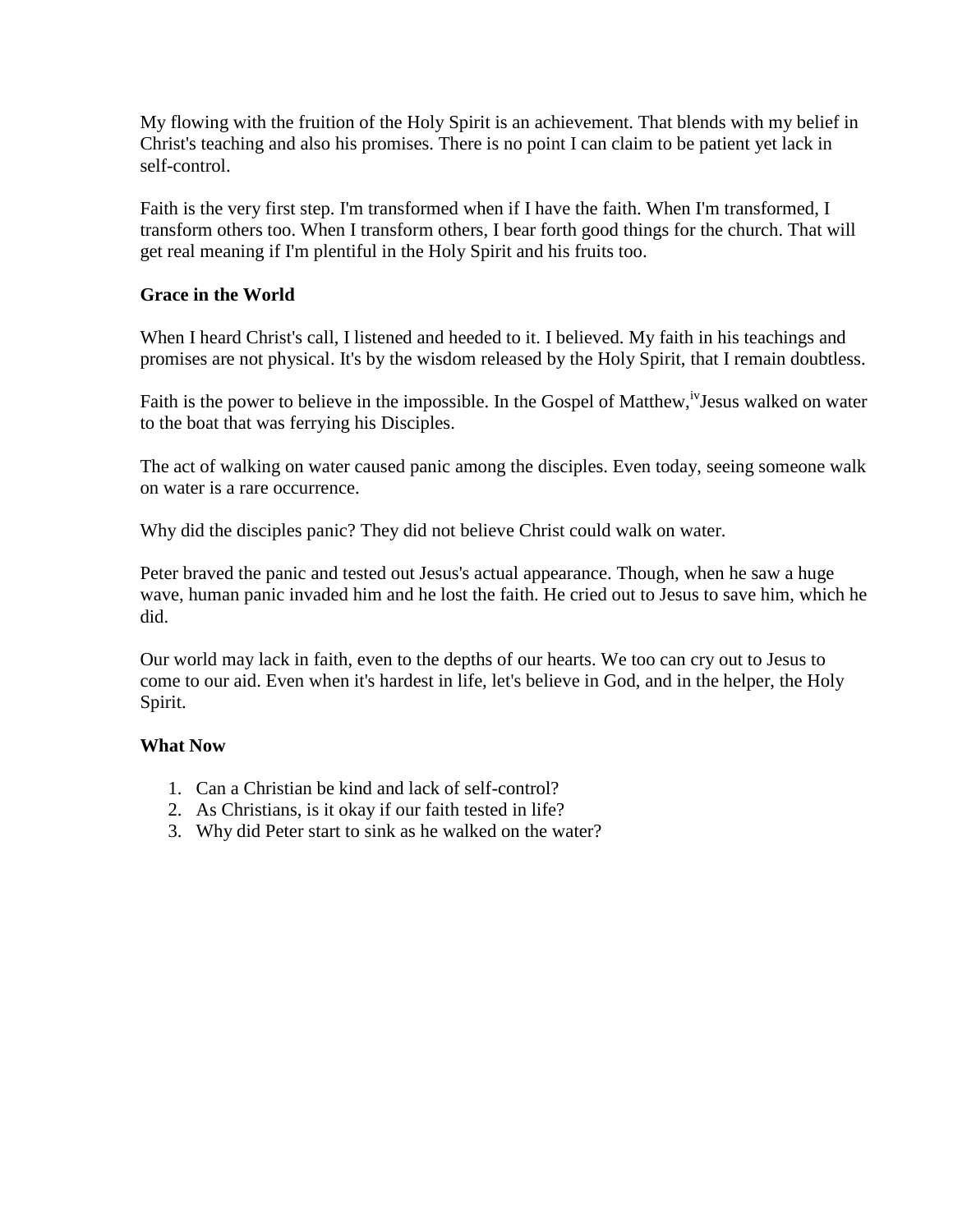# <span id="page-8-1"></span><span id="page-8-0"></span>Protecting Our Journey in Faith



3. Quote

## He said, "Love… as I have loved you." We cannot love too much.

## Amy Carmichael

#### **Power Truth**

Now faith is the assurance of things hoped for, the conviction of things not seen.

Hebrews 11:1 NRSV

#### **Trouble in the Text**

Christianity is a mutual relationship with Christ. When we accept Jesus into our life, we are subject to his guidance. When we have faith in him, then the faithfulness takes precedence. Then the way we talk, act and treat others all change.

The faith in us keeps growing with time. It's not instant. With the help of the Holy Spirit, our trust in Jesus grows. The faith to trust in him multiplies and yields even stronger trust.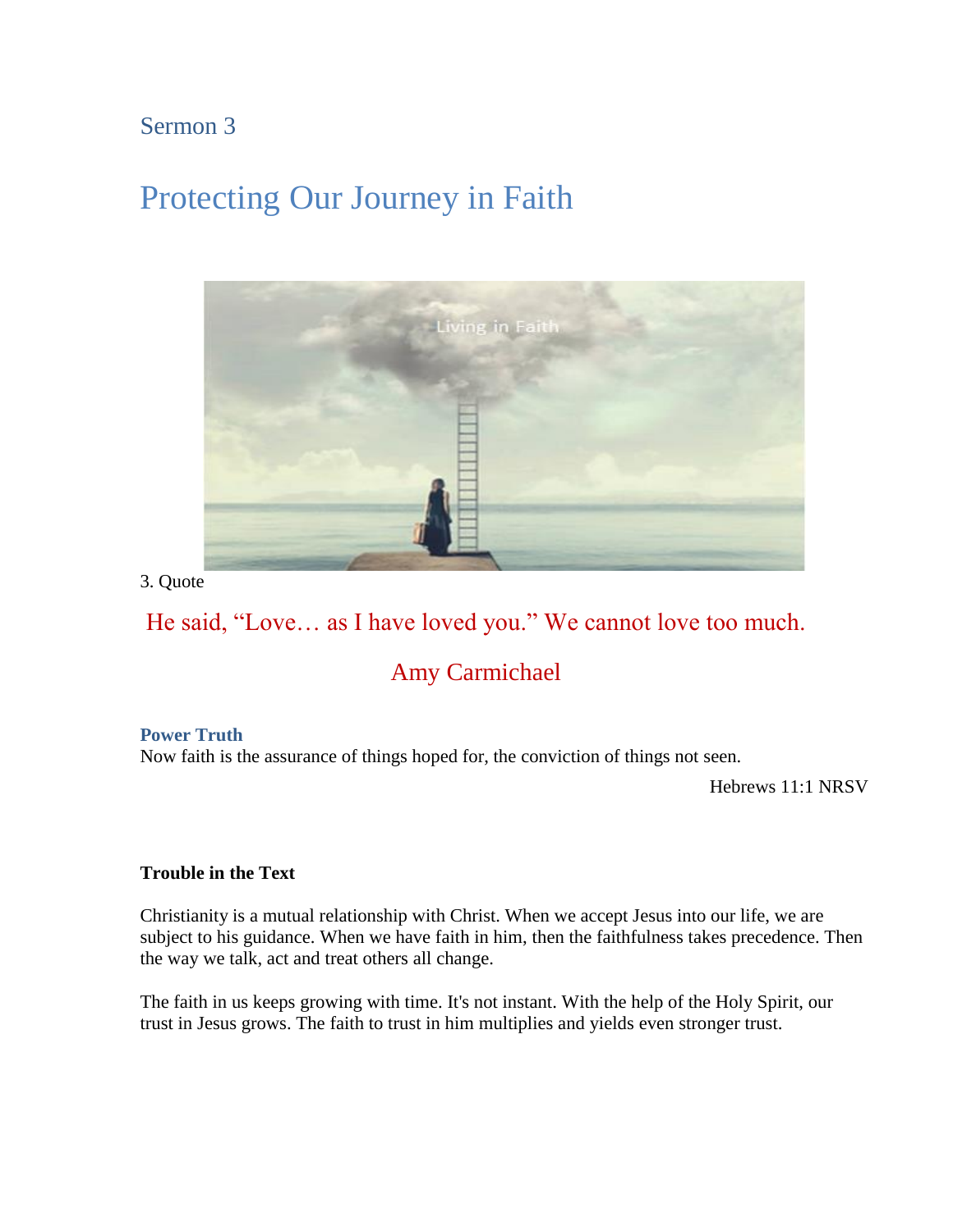What we should learn from the epistle of Paul to the Romans, is the world-wide invitation. Christ invites us all, without reservation to our origin or former faith. If we accept and renounce our sinful nature, that's it, faith! Our duty is to protect the faith in our Christian living.

Paul reassures us to cultivate the faith. When we mature in the faith, other provisions will yield from that. Our faith in Christ calls for us to uphold justice. We should be fearless. When our faith calls for justice, and we live by that, Christ will provide for our avenues to live by that.

#### **Trouble in the World**

Spiritual nourishment flourishes as faith does. As a believer, it may be tiresome to uphold justice. That's where we need encouragement. The encouragement can be internal or external. At a personal level, I should encourage myself. Within the community, we should encourage each other within the path of faith.

All around the world, we do get frustrations. Frustrations come from our members of the family, friends and even strange people. We must learn to overcome this in faith.

The burdens we carry deplete our faithfulness in Christ's promises. When we analyze the burdens, there is a leeway in how we handle such. By sowing faithfulness, God will guide us in a unique path of an unfailing relationship with him.

When one thrives in faith, it's not hidden from others. This is a point we can explore into attracting others into conversion. The joy, faith, and tirelessness in serving Christ serve to encourage others. It's even best when our faith speaks for itself. We do not need to explain things to aspiring believers.

#### **Grace in the Word**

There are many gifts from the promises of unfailing faith for us as Christian believers. The reward for faithfulness to God is life. Lot<sup>v</sup>got saved from the destruction by fire and brimstone. That's when God destroyed the cities Sodom and Gomorrah, for his faith in God. Now, how did Lot display his faith?

Lot protected the angels from sinful men who were already assembled at the door to his house. He pleaded for their well-being, even offering his two daughters to the vengeance of the sinful men.

Lot obeyed the voice of the Angels, to flee from the city before dawn and never look back. By fleeing, he acted as told without asking too much of questions. The point about listening and obeying is an act of utmost submission.

One more thing that we must learn about faith and obedience is, little or no questioning.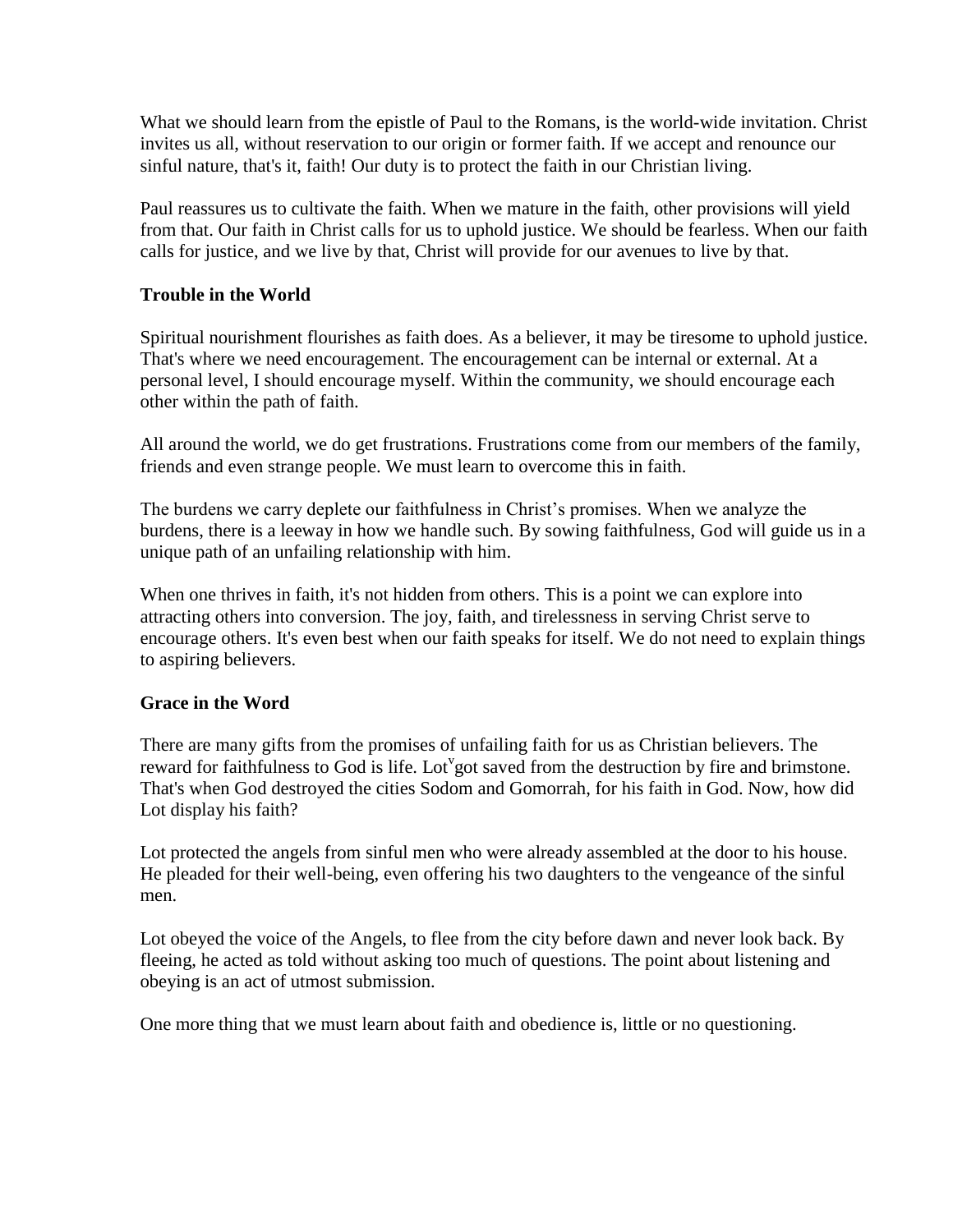For Lot, he had the opportunity to ask many questions. Lot could have asked why, what time, and many questions. He remained silent and took action. When our faith gets supported by actions and not mere words, we excel in it. Faith is more of action and not talking or questioning.

Questioning too much about faith yields doubt. Doubt is an enemy of faith. If I trust in God, my trust rests upon the mightiest of powers. I trust in Him as the giver of life, creator of the universe and all that's in it. I'm free from doubt. I have run out of alternatives and reserved my faith and hope in God. Then, my life takes the path of God's will, in which justice prevails.

#### **Grace in the World**

The life of a Christian on earth gets riddled with many instances of doubts. If we know our temptations, we can then transform the weakness into pillars to our faith. When Christ had fasted for 40 days,<sup>vi</sup> the devil knew his weakest points. That's the need for food for the nourishment of our bodies.

And the temptations of Satan are very smart. That, we must be aware of at all times.

Jesus refused to bow down to the devil. He did not worship the evil one. That stood out as proof of his faith in God the father himself.

Satan also knew it very well that Jesus could turn stones into bread. Although Jesus was hungry, he did not bend to the power of hunger. He remained strong in his address to the temptations. He did not put a test on God himself, and that too was a manifestation of his faith in God.

The temptations that Jesus was confronted with are not so much different from ours today. Every Christian must understand and overcome the trials. Some of us are in positions of authority which they abuse. They abuse that by treating themselves with utmost superiority. That tests their faith, and they fail in that by engaging in corrupt ways. Corrupt ways both for money or inkind tempts our faith. When one fails in faith, their judgments' become subjective.

We can learn something critical from the way Jesus overcame the temptations. Although he had every reason to remain human and fail in faith, he persevered. For us to remain faithful to his calling, we must be willing to sacrifice. The sacrifices could be our precious time and resources. The sacrifice is also in form of other avenues through which we offer kindness to others.

#### **What Now**

- 1. What can you say about faith and corruption? Can one be faithful and corrupt at the same time?
- 2. Are you able to cite the temptations of the devil to Jesus while he was in the wilderness? How many times was Jesus tempted?
- 3. What is the connection between faith and unquestioned obedience?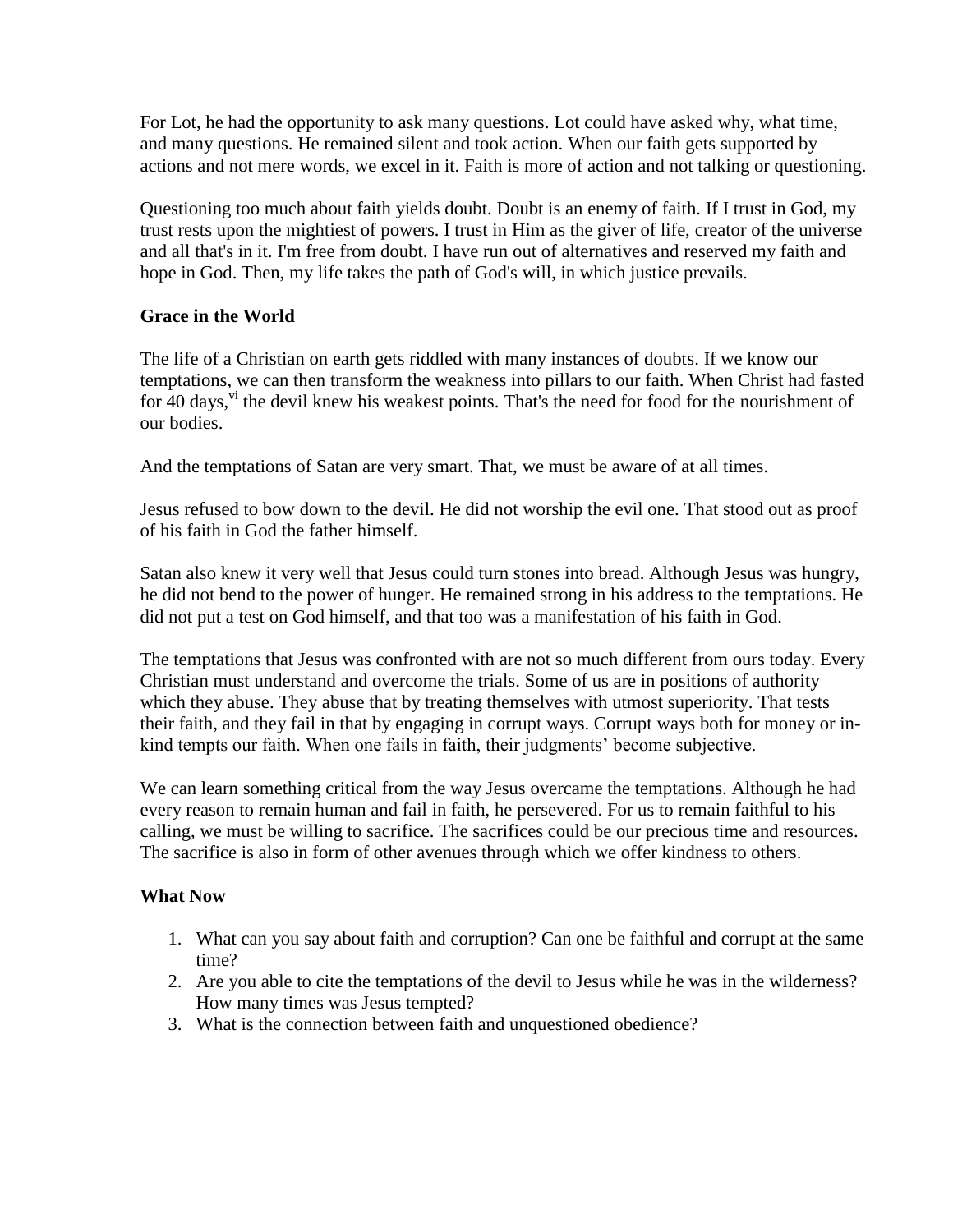## <span id="page-11-1"></span><span id="page-11-0"></span>The Epistles in Faith



#### 4. Quote

We never grow closer to God when we just live life. It takes deliberate pursuit and attentiveness.

## Francis Chan

#### **Power Truth**

but my righteous one will live by faith. My soul takes no pleasure in anyone who shrinks back."

Hebrews 10:38 NRSV

**Trouble in the Text**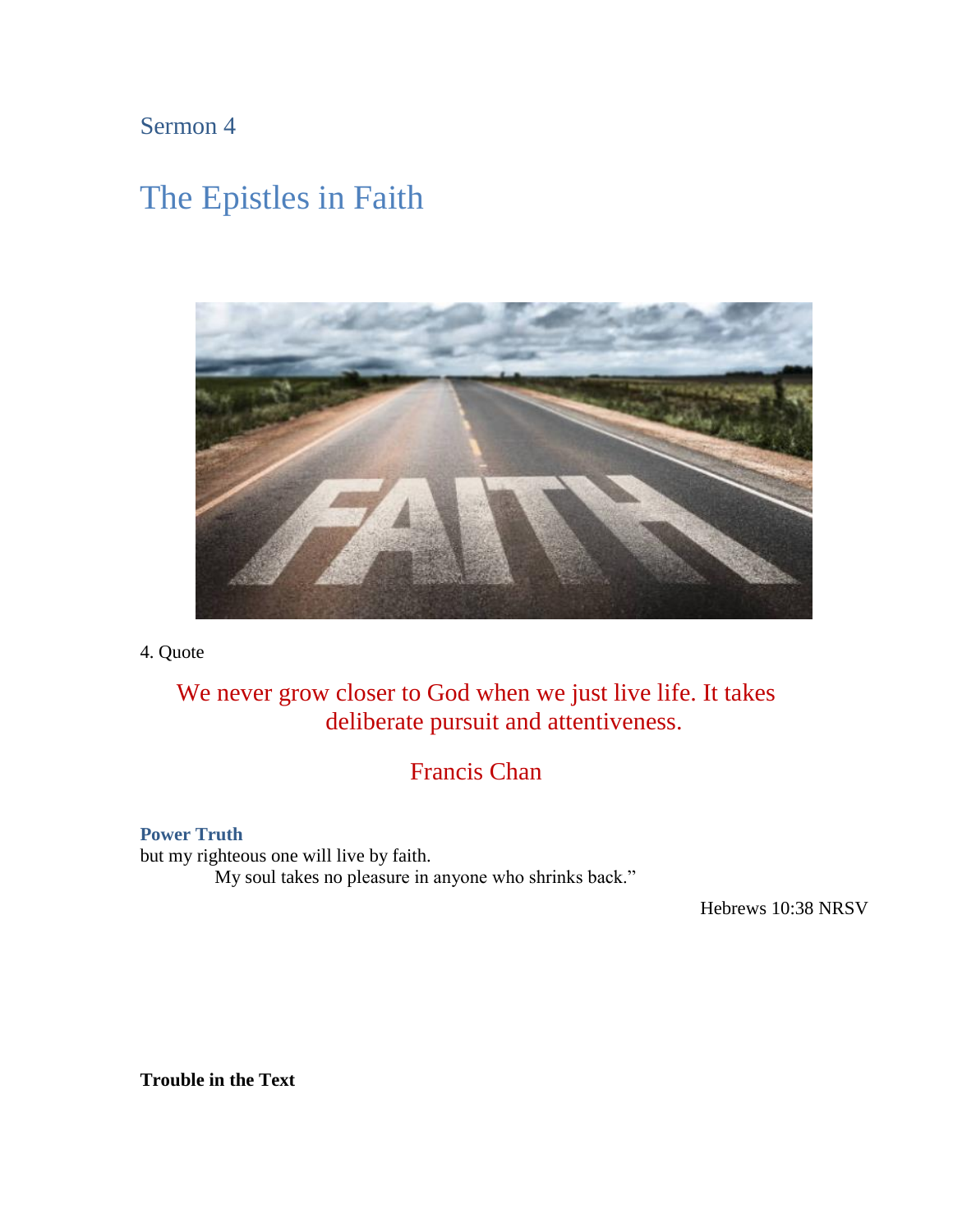The lord's apostle Paul was a critical player in the formative periods of the church. During the formation, the new Christian communities did not have references as we do. They had accepted Jesus, but they struggled to come to terms with the changes in their lives in Christ.

The Apostles took it as their duty to teach the new church communities of the new ways. The Apostles, led by the Holy Spirit, did wonderful works. By writing, they provided references for the new converts and their communities. The Epistles got into various matters at depth. Offering Christians the best practices in aspects of working, living, and worshiping together.

Paul embraced every Christian, as a brother or a sister. To him, being Jewish or Greek had no meaning. For the early Church, Jerusalem, Nazareth, and Emmaus were under the Roman authorities. The question of injustice was also prevalent then as it is today. For instance, Jesus himself got crucified in place of Barabbas, a thug by then.

My emphasis is, faith and justice go alongside each other. My faith in Christ lets my eyes not be blind to wrongs committed within my knowledge, to self and others too. The promises of upholding justice got elaborated by the Lord's apostle Paul. If I cultivate justice and believe, then justice will follow my life in faith.

#### **Trouble in the World**

Faith is truthful and seeks justice. If I'm to pursue justice, I must believe in the course of it. Sometimes, the society is punitive and disregards individual innocence. And even in instances when the society itself is wrong, we have a duty to stand up and talk for the truth.

Injustice is an error by itself. It means that someone bears the punitive burden of another. When a wrong party gets awarded truth, the rightful party suffers, for a wrong not committed by them.

#### **Grace in the Word**

The Christian faith started on the Jewish soil. From there, it spread to all the nations of the earth. The main factor that led to the spread is the courage induced by the Holy Spirit. After Christ's death, the disciples got terrified. But Jesus fulfilled his promise, in by sending the Holy Spirit.

The Apostles did not maintain daily contact with the new converts, the Holy Spirit did. He was the fountain of inspiration and unity for the young church communities.

All if this were matters of faith. All Christians start off the journey with Christ by believing. Paul as an Apostle was very instrumental in shaping up the new churches. After his initial preaching, he maintained contact via letters. His letters were inspirational and encouraging. Christ too promised to multiply our faith and communion with him. If we keep focusing on the Holy Spirit, we are able to discern great things for the benefit of our faith.

What comes out is the importance of upholding justice. If I have faith in the ways of Christ, then hypocrisy and every wrong should not be anywhere in my actions.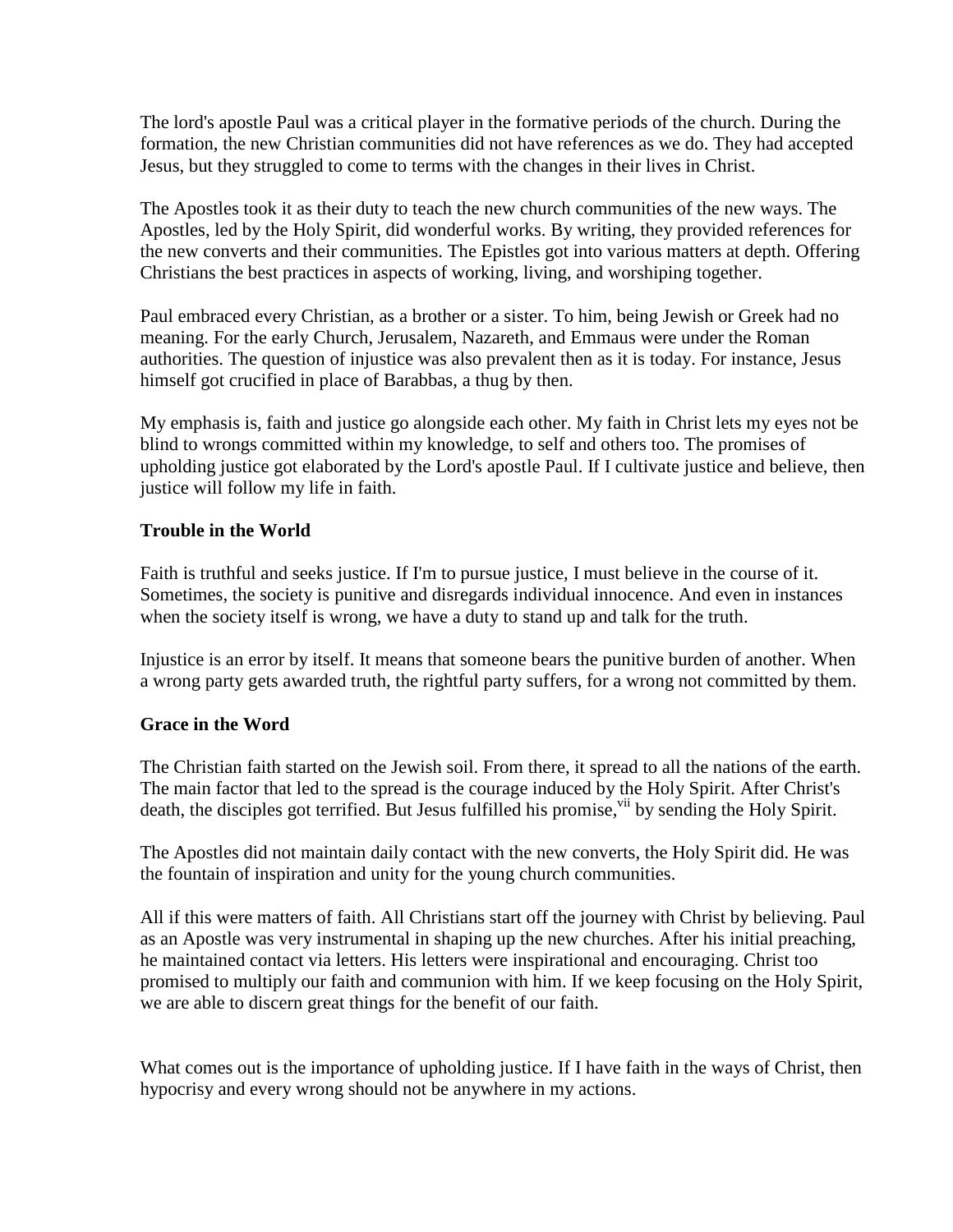Whatever I do definitely should speak louder than my words. The calling I received from Christ is to serve him. I have to be aware that I cannot be everything. I have to believe that I'm talented in my own special way. And I can serve God in my own capacity within a church, according to his gifts, within me.

#### **Grace in the World**

God rewards the faithfulness of his people without reservation. If one takes upon it to believe God, he himself will pour out great blessings. I want to refer us to Abraham, vill our father in faith. Abraham walked with God through all his life. Through his son Isaac, God told him to count the stars of the sky at night. If he were able to, such a number will be his descendants. In other words, God promised many descendants from his offspring.

Living in faith is an immeasurable gift from God. God fulfills his promises to us through faith. Among our church communities, his message is for us to put our request to him in faith.<sup>ix</sup> It is our duty to pray, but also to fasten that with faith. Faith adds to the quality of prayer and praise that we offer to God.

My emphasis also goes to righteousness. The fountains of God's holiness calls for us to embrace the leadership of the Holy Spirit. By heeding to the call of Jesus, we get crucified with him, away from sin. So one cannot take pride in one good thing and commit sin through another. We have a call to travel along that one route, that of righteousness. We are not to look back or revive our desires from our past sinful states. By maintaining righteousness, our hearts are home to the Holy Spirit. The Holy Spirit's presence is synonymous with that of God the father and Jesus as his Son, who is our Lord and Savior.

#### **What now**

- 1. How much can we achieve with our faith in Christ?
- 2. God made promises to Abraham, What are those promises exactly?
- <span id="page-13-0"></span>3. How can we show faith best? By writing, singing or in our actions?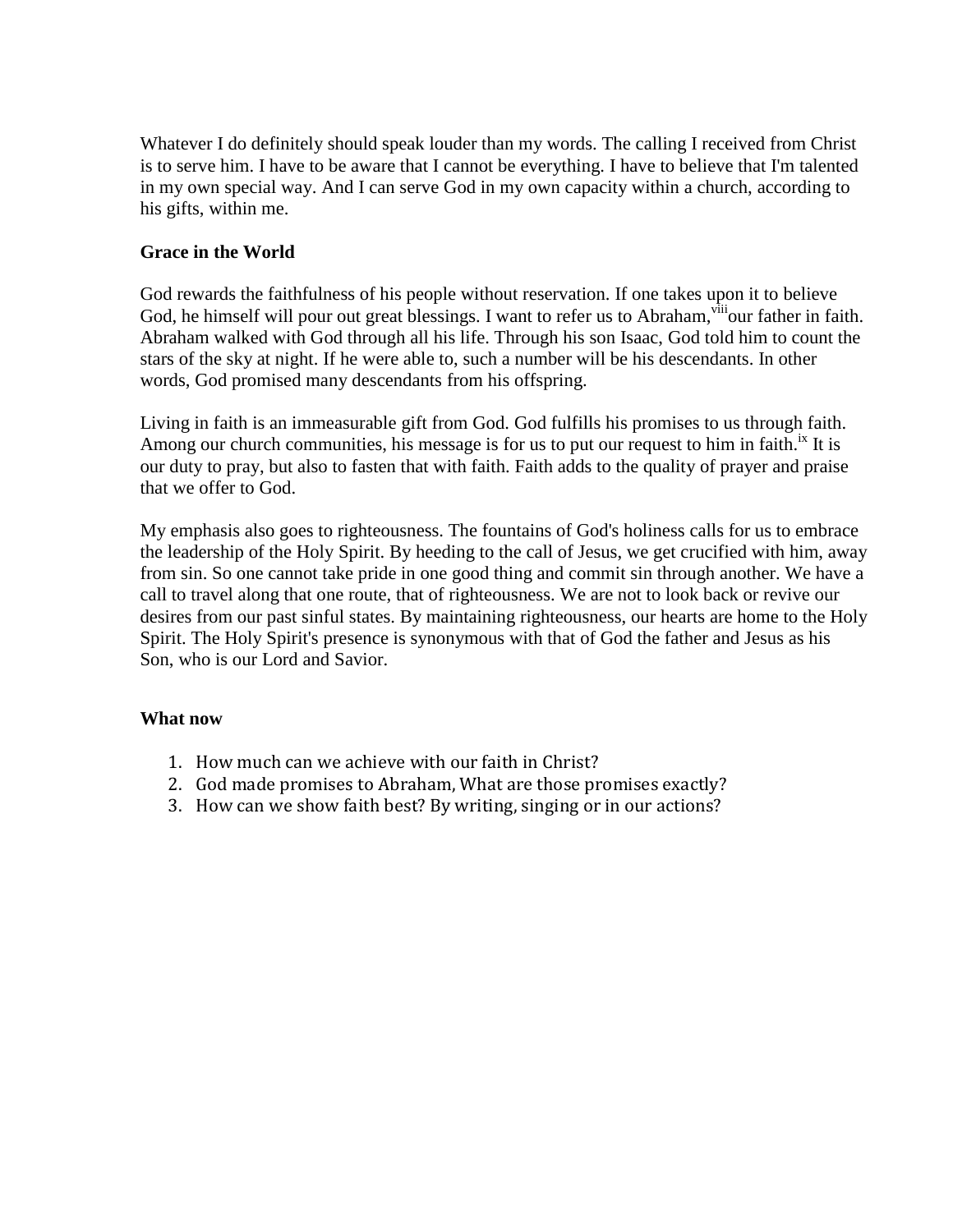## <span id="page-14-0"></span>The Bible as the Living Guide



5. Quote

## Always, everywhere God is present, and always He seeks to discover Himself to each one.

### A.W. Tozer

#### **Power Truth**

Now it is evident that no one is justified before God by the law; for "The one who is righteous will live by faith."

Galatians 3:11 NRSV

#### **Trouble in the Text**

As a Christian within a community, I have a duty to strive for righteousness. A righteous one stands on a solid moral ground and their deals are full of justice.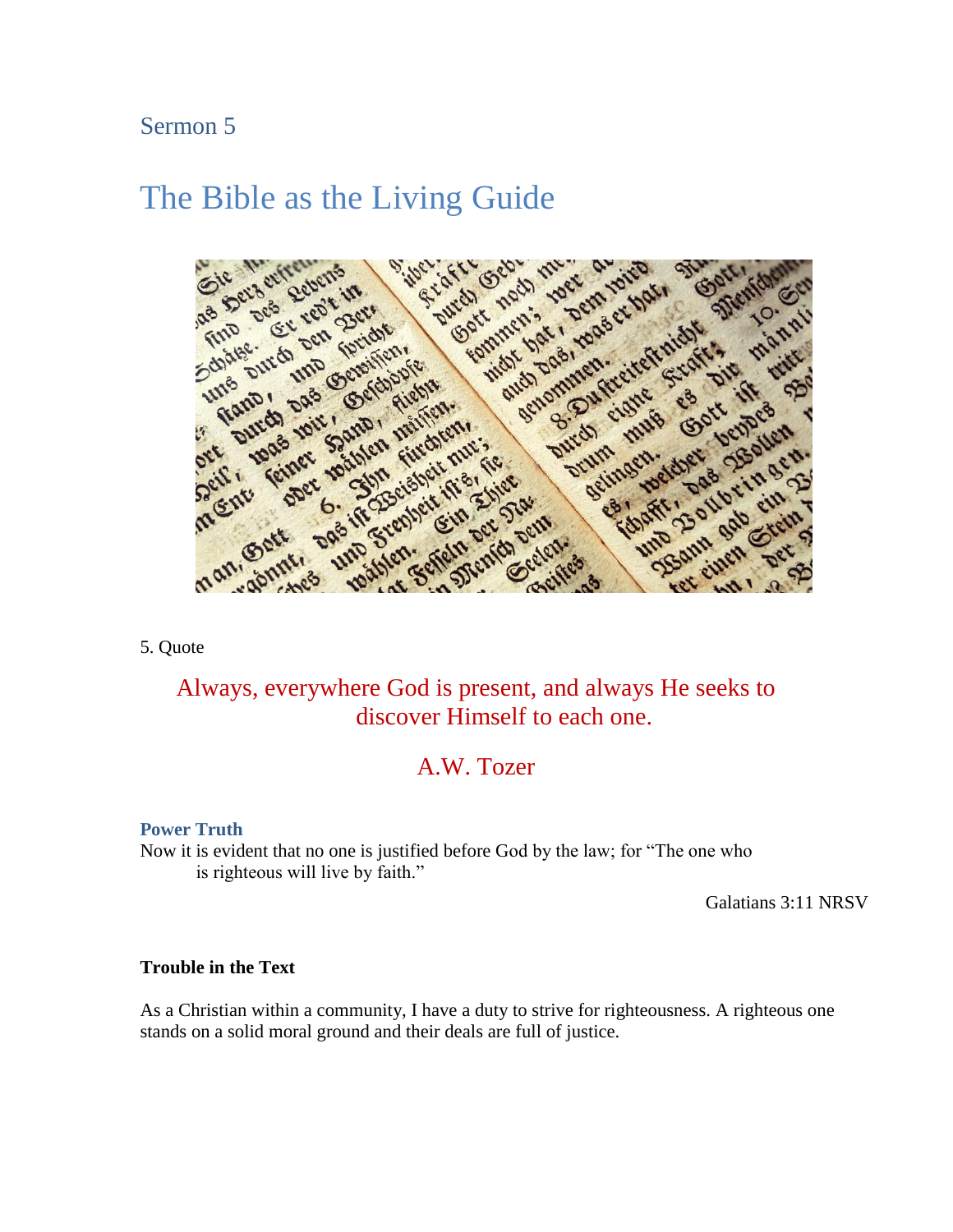For me to meet righteousness, it's not a walk in the park. But in faith, it's achievable. Through walking with the Holy Spirit, I can. The Holy Spirit will move with me from one level of faith to another higher one.

Our God does not fail. The Bible is an affirmation of his voice for us. So, when he says that we live in justice, that's it. We have much to question or leave it that way. God himself will make your path enough for your righteousness

#### **Trouble in the World**

The word of God acts as a compass for the living. Every aspect of our life gets addressed in all the Books of the Bible.

One of the best ways to live a Biblical-led life is to read, many times. Keep meditating seeking a closer and closer relationship with God.

Sometimes, I may not be able to understand what is the meaning encoded in a verse. Do not shy off. Ask your fellow Christians, ask your church leader. More seek God's voice in it through the holy presence of the Holy Spirit.

It's also a wise approach to pray shortly right before and after reading the verses. It invites the holy presence to help us. The help is in interpreting the deeper meanings and revelations.

#### **Grace in the Word**

The faith we have grows in us and surpasses all our doubts. At that level, my faith struggles with enormous challenges, yet I prevail over them. As the faith matures, so should our pursuit of truth both for self and others in the community.

One of the best examples we can offer to others is ourselves. Jesus<sup>x</sup>offered himself that way for our salvation.

The apostles of Jesus too followed his calling. They traveled far and wide preaching the good news. Their faith took the lead and other things followed.

It was a selfless ambition for the sake of the Kingdom of God. They laid forth great examples for the new churches and for us today.

The same examples of life led by the apostles are what we are to follow. Of course, there are challenges at our times. That is the order of life.

During the early church, the apostles too overcame much. By then, no fast or electric cars were there.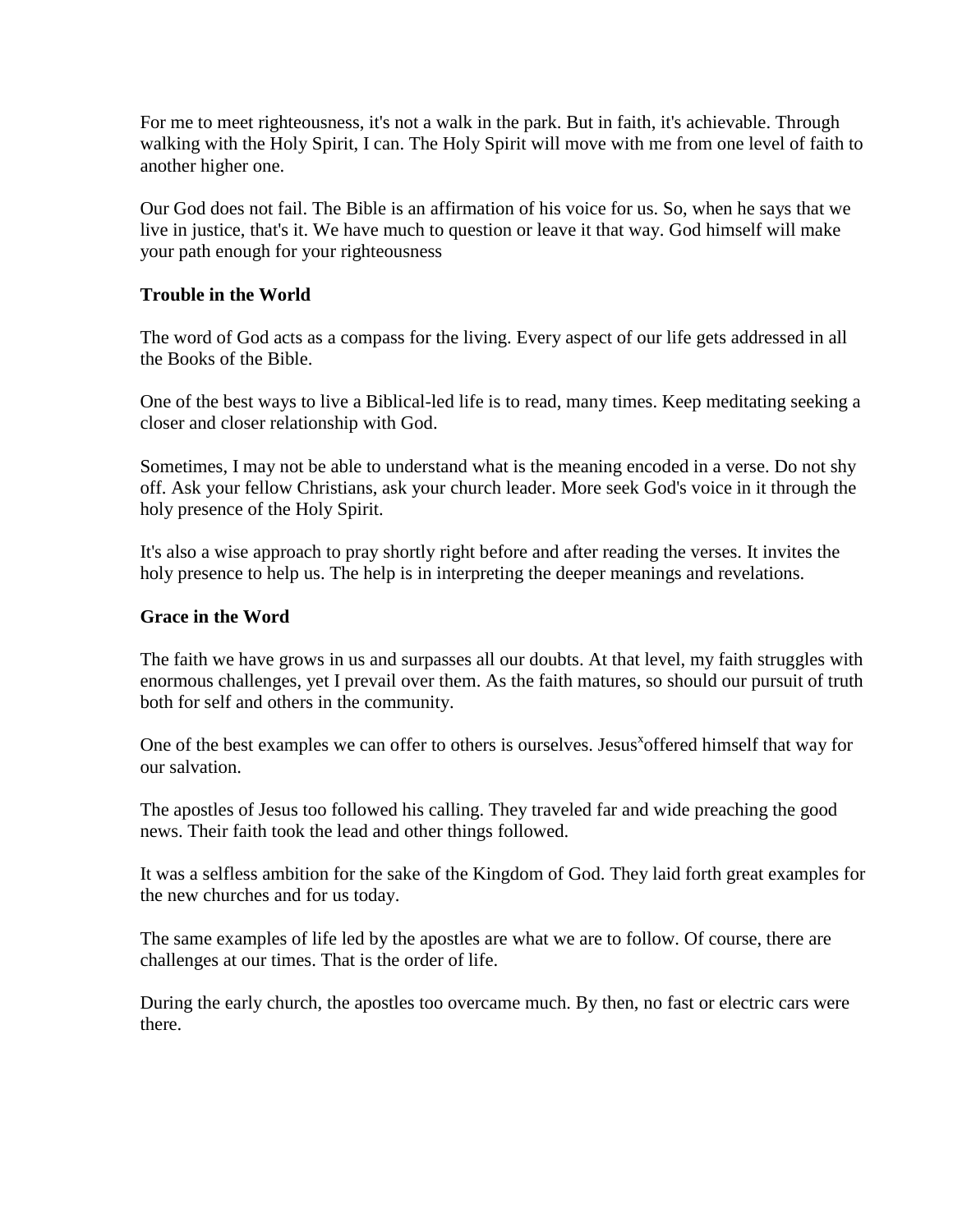Following the true will of God will lead us to overcome the challenges ahead. We must overcome them too, for us to be worthy of the kingdom of God.

#### **Grace in the World**

When I talk about the matters of faith, I have no choice but to follow the path of righteousness. Righteousness will bear forth more faith and justice within us.

One fact that we must understand, the earth that is our road to heaven. The earth is a cursed place. Cursed on account of the original  $\sin^{x_1}$  by Adam and Eve.

For every one to eat and live, we must live by our sweat. Now because that sin happened, that's our order. Let no one among us sleep too much hoping for something to fall from the heavens. No!

Taking charge, waking up and seeking work is the way to go. If you work, you get assured of your basic needs. God too will bless the work of our hands.<sup>xii</sup>

So the fountain of righteousness will come forth from the stems of our hearts. It is a gift we must work for, in humility.

Nothing comes easy. We have to gear ourselves with the right attitude. We have to work for the good things. And there is a secret to it. If I pray, fast, offer thanks and praise then God will open up heavens gracious bountifulness.

Utmost, the world is not a happy place, it is our role to yield change to it. That's joy for us and the Christian communities around.

#### **What now**

- 1. Why must every man eat of his sweat?
- 2. In what way is Jesus the best example for our Christian living?
- 3. After Christ, his apostles achieved much, where did they get help from?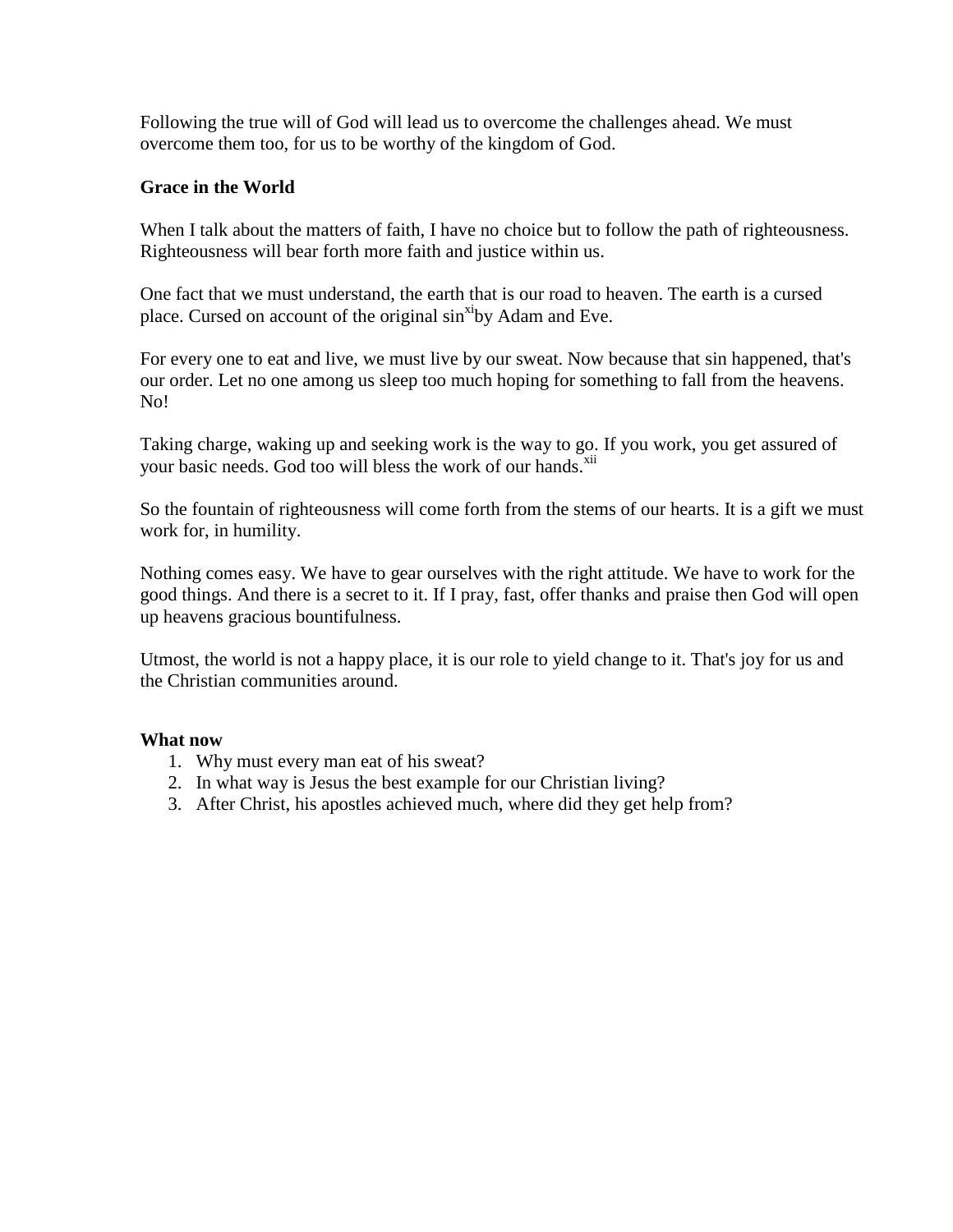# <span id="page-17-1"></span><span id="page-17-0"></span>Gods Child - Following the Command to Love



6. Quote

## Our anxiety does not empty tomorrow of its sorrows, but only empties today of its strengths.

## Charles H. Spurgeon

#### **Power Truth**

for whatever is born of God conquers the world. And this is the victory that conquers the world, our faith.

1 John 5:4 NRSV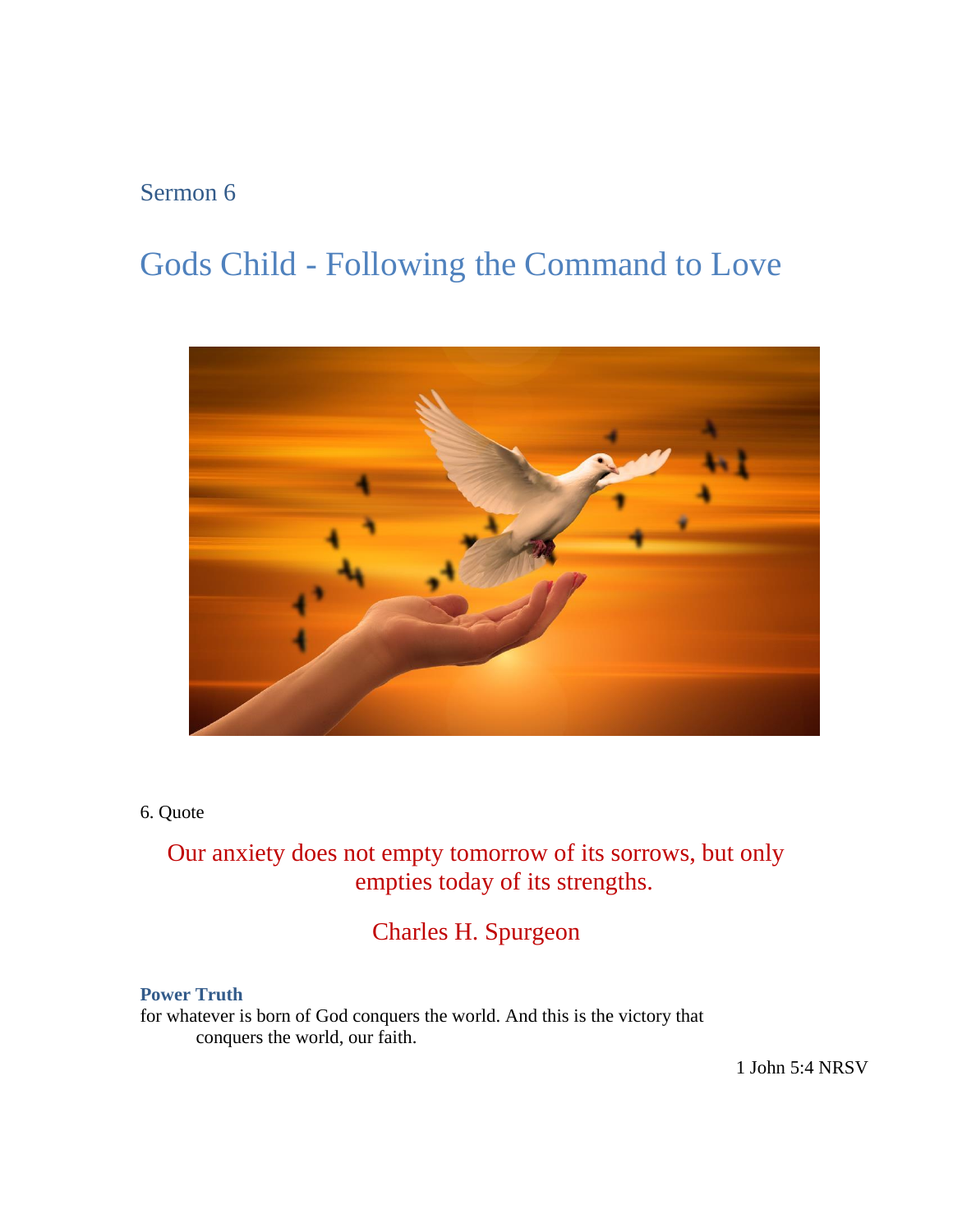#### <span id="page-18-0"></span>**Trouble in the Text**

The living in our communities includes every type of person. There are those who take it upon themselves to water down the Christian life. Given an opportunity, they would execute all Christians!

So some of us want to follow Christ, but in a very shy way. That is not the way. It is our faithful life and we have to live by it. I should not get ashamed to proclaim my salvation.

I serve a powerful God whose unseen hand of justice prevails in powerful and invisible ways. As his child, I will live in the protection from the unjust maneuvers of the evil one, all days.

#### **Trouble in the World**

In the Bible, God is the God of Israel. It may raise the issue about why should I call myself a Christian in that context. But Christ set out the table of the Kingdom open to all.

The point about whether I'm a gentile all not does not count! What matters if my will to follow God and his commandments. The point is, anybody who is willing to hold on to the simple rule, love for others as one's own self. Christ's offer has qualified us to be his brothers or sisters. And in the larger picture, we are all God's children.

Jesus talked about it in simple words, Love. That I should love myself as my neighbor. That's it.

#### **Grace in the Word**

The shadow of righteousness covers many virtues. For one to be righteous you have to be kind, you have to believe in it with no doubt. As a righteous one, I take my time in managing my shortcomings. I have to understand that I'm human. Now, being human has its own weaknesses. The weaknesses go against my path to righteousness.

The key element stands in my ability to overcome the weaknesses. I have to excel where I could fail as an ordinary human being. Temptations bombard my life from every angle. My duty is to live strong, even at times when I'm weakest; I surrender to the mercies of the Holy Spirit to take me through.

If I take it from an ordinary human angle, being clever is being foolish for the Kingdom of God. The catch here is to be wise in all steps that we make. Although Christ has set us free,<sup>xiii</sup>we must be keen to observe the limits to that freedom.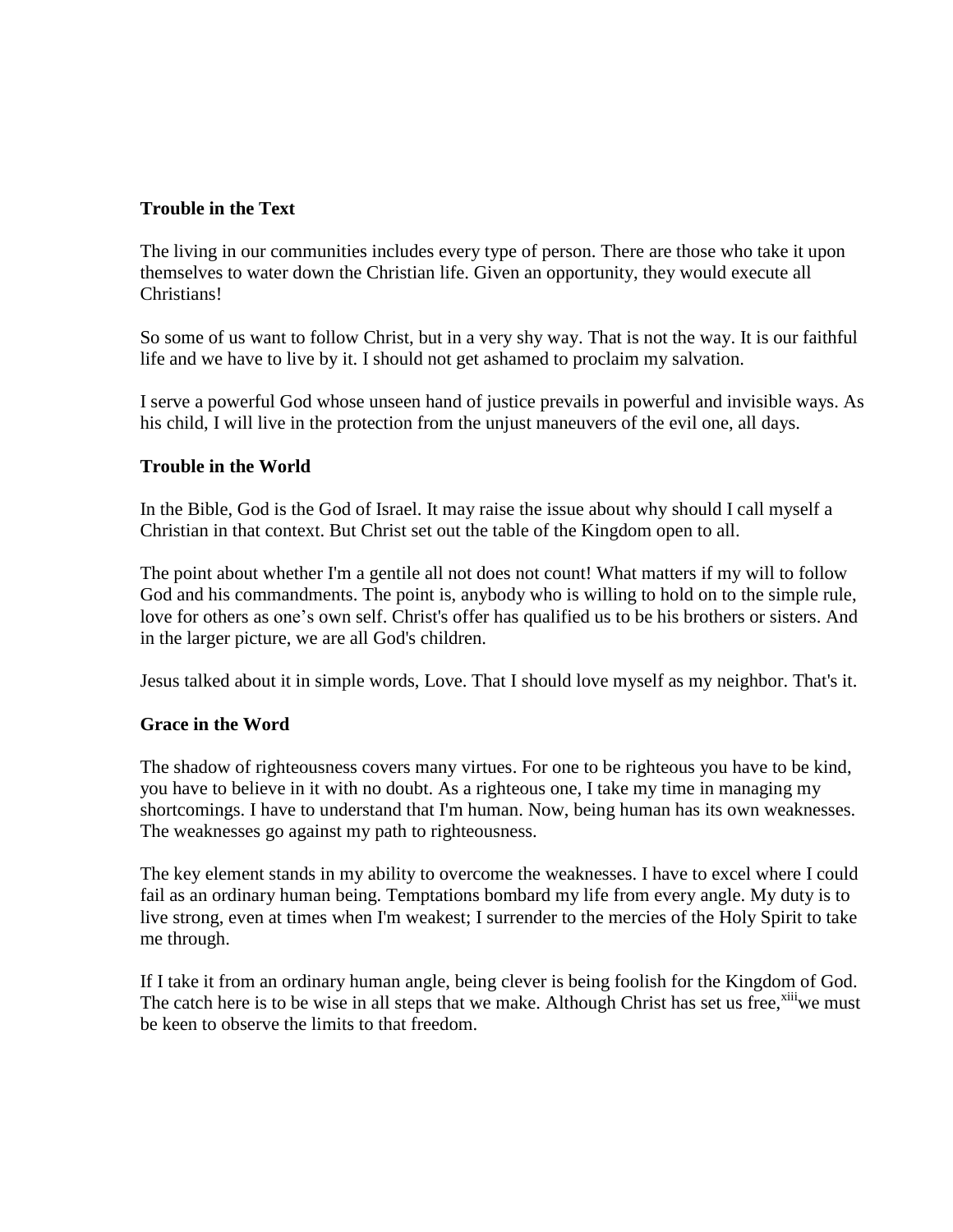The freedom to be a son and daughter of God is a wonderful gift. In all this, God is to get all the exaltation. The God we serve is a God of justice. He pursues justice up to the fourth generations.<sup>xiv</sup> So, it should not be anywhere for us to commit the injustices at any one point. The word has put it clear, that the Lord in heaven, who sees in the darkness, will never let an injustice unsettled. The consequences will arise upon one's future generations.

In a unique way, God also opens up blessings to future generations. I take for example the generations of Abraham. God's pleasure with Abraham's trust earned him the blessings. That's the blessing of many descendants and a father of many nations.

#### **Grace in the World**

Jesus was very basic in his preaching. I would say, he ensured that there was no much of doubt to whoever wished to follow him. The doors of the kingdom of God were open to the peoples from all the nations.

One injustice I have to rid myself off is living without prayer. Christ simplified that to the Lord's Prayer.<sup>xv</sup> We may have busy schedules or facing too much in life. That is not reason enough not to offer prayer to God in heaven.

The Lord's Prayer is all-inclusive. It exalts God in heaven and request for provision with our daily needs. It also requests for forgiveness of our iniquities. More so, the Lord's Prayer requests his Kingdom to exist here on earth as per his willing.

The Kingdom of God is plentiful with justice. That is why we seek forgiveness for our sins. The powerful justice of the God in heaven understands our weaknesses. He treats our forgiveness with the original intentions or staying away from sin. The sins that we have committed are our sins already. A more sinful act is sinning while knowing that one is sinning

God allows us the freedom to act as per our will, with a leeway to always follow his wish. Since God is slow to anger<sup>xvi</sup>and that is not to mean that he will not punish us for wrongdoing. He allows us the time to go through it and repent for the wrongs we've done. A true confession is genuine and it justifies the act of forgiveness of the sin.

#### What now

- 1. Why do we say that God is slow to anger?
- 2. Which is a greater sin, a sin committed without the knowledge or one committed with knowledge?
- 3. What does the Lord's Prayer ask for, for us and others?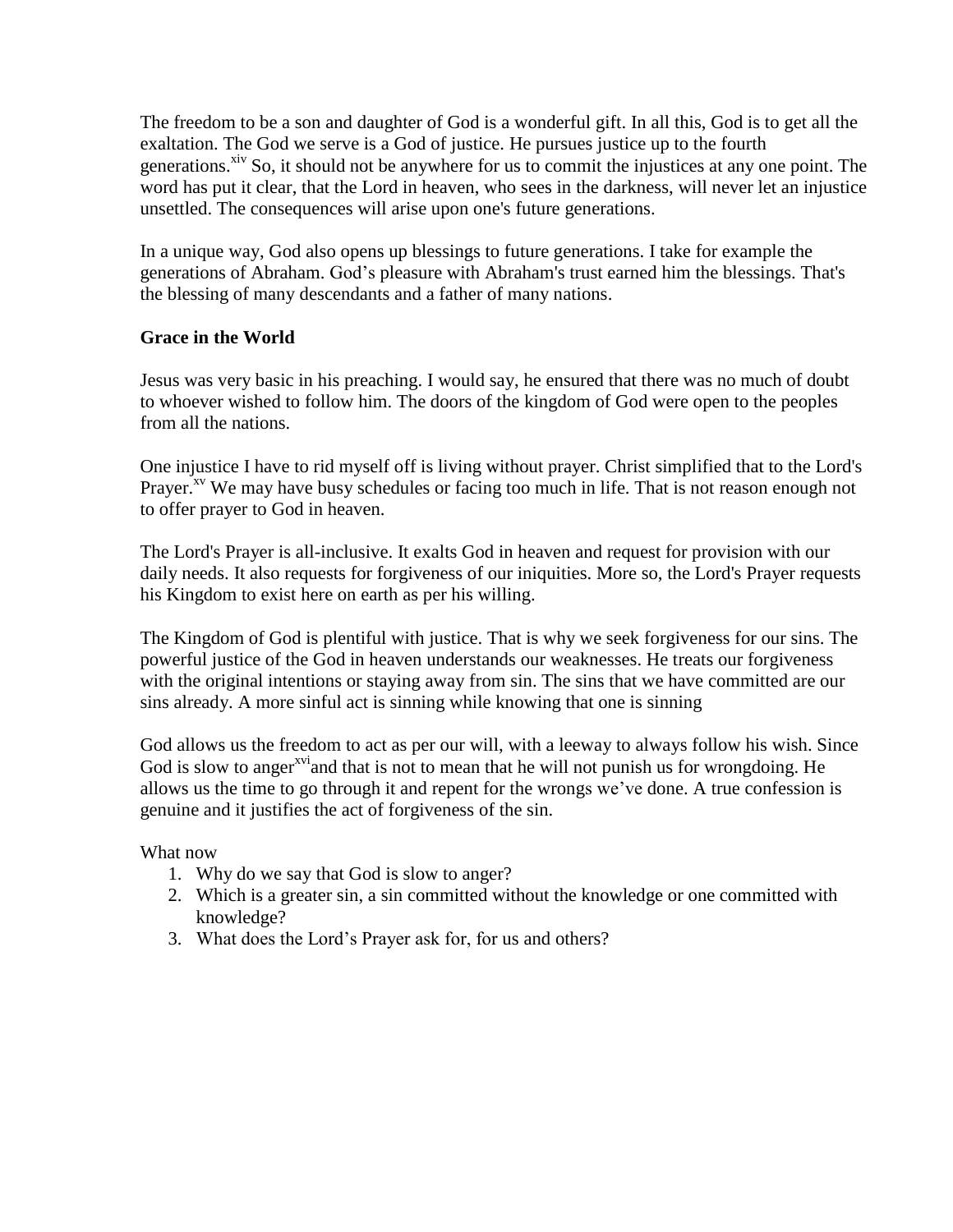#### <span id="page-20-0"></span>The Wisdom to Thrive Among Non- believers



#### 7. Quote

## What comes into our minds when we think about God is the most important thing about us.

### A.W. Tozer

**Power Truth** for we walk by faith, not by sight.

2 Corinthians 5:7 NRSV

#### **Trouble in the Text**

It's only through allowing myself wholly to Christ that I can be a truthful believer. The point about living in fear has no place in our hearts. When Christ got crucified, there was silence; there was fear among the apostles and believers. But then, the Holy Spirit came. Since then, a fire was lit. The believers talked in tongues of different nationalities.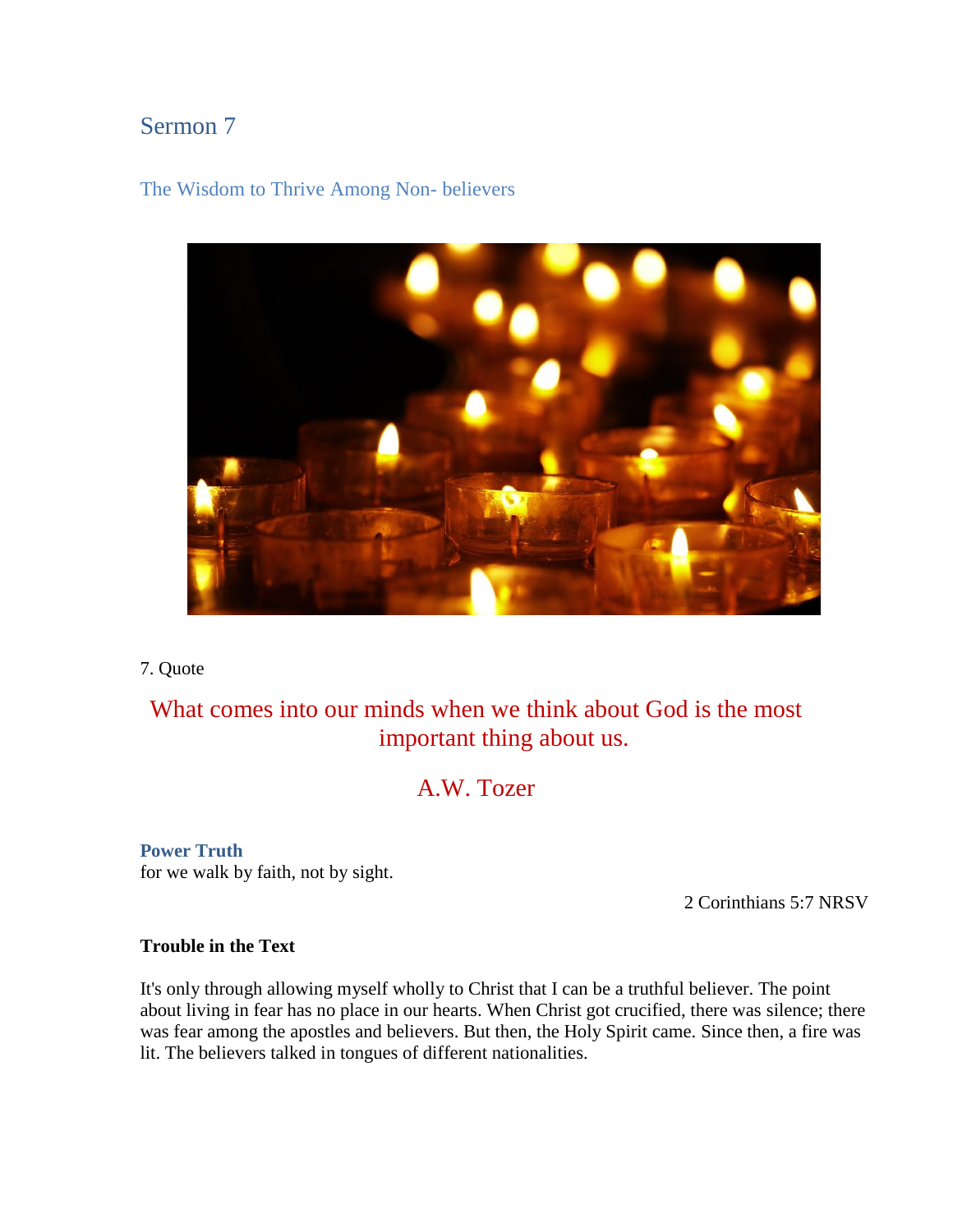There was a complete turning point from the time the Holy Spirit took over. The authorities acted with injustice, persecuting Christians. But, the Church thrived through the guidance of the Holy Spirit, to this day.

#### **Trouble in the World**

The living of a Christian on earth can get complicated. That's the case especially when the community around has several religions. Atheists too complicate the matter more when they are in authority.

It's my role to ensure that I remain aware of the surroundings. Being aware of the enemies around keeps me alert. I can, thus, make wise decisions about my engagements with them.

All injustices remain so, whether committed by believers or non-believers. This is also a critical point where a church comes in to support individuals. Advocacy aimed at restoring justice may be well handled by a communal body. Individuals too can do well in it

#### **Grace in the Word**

God is a God of Justice. He will not allow those who are righteous for his name to suffer without remedy for that. The Book of Proverbs<sup>xvii</sup>offers caution to evildoers. Performing any evils sets you far from the truth. God also rewards those who seek the truth. In special ways, God reveals the truth to those who follow in his will.

As a Christian, I 'm a candidate to the many graces of the Lord. The path to pursue that is by justice and righteousness. A person who is righteous is bound to love, respect and listen to all people.

The path to righteousness starts at one point, love for others as one's own self. If I fulfill this simple yet complicated commandment, I become one with Christ. And I am more confident in my relationship with God. The love for fellow human beings is the basis for the love of God.

If I'm able to love fellow human beings, then I stand a better chance of loving my God. Why? As a human, I can love another person, whom I can see. That builds on my faith to love God, whom I cannot see but believe in his presence.

This is where our faith has to be without doubt. Though God is in heaven, his presence among us is forever. The Holy Spirit is the representative of God the father and the son, here on earth.

#### **Grace in the World**

The presence of God in the Holy Spirit among us is a key element in our lives. Our pursuits of faith cannot get separated from those of justice. If my society is unjust, I have a duty to change that, right from individual levels to the communal level.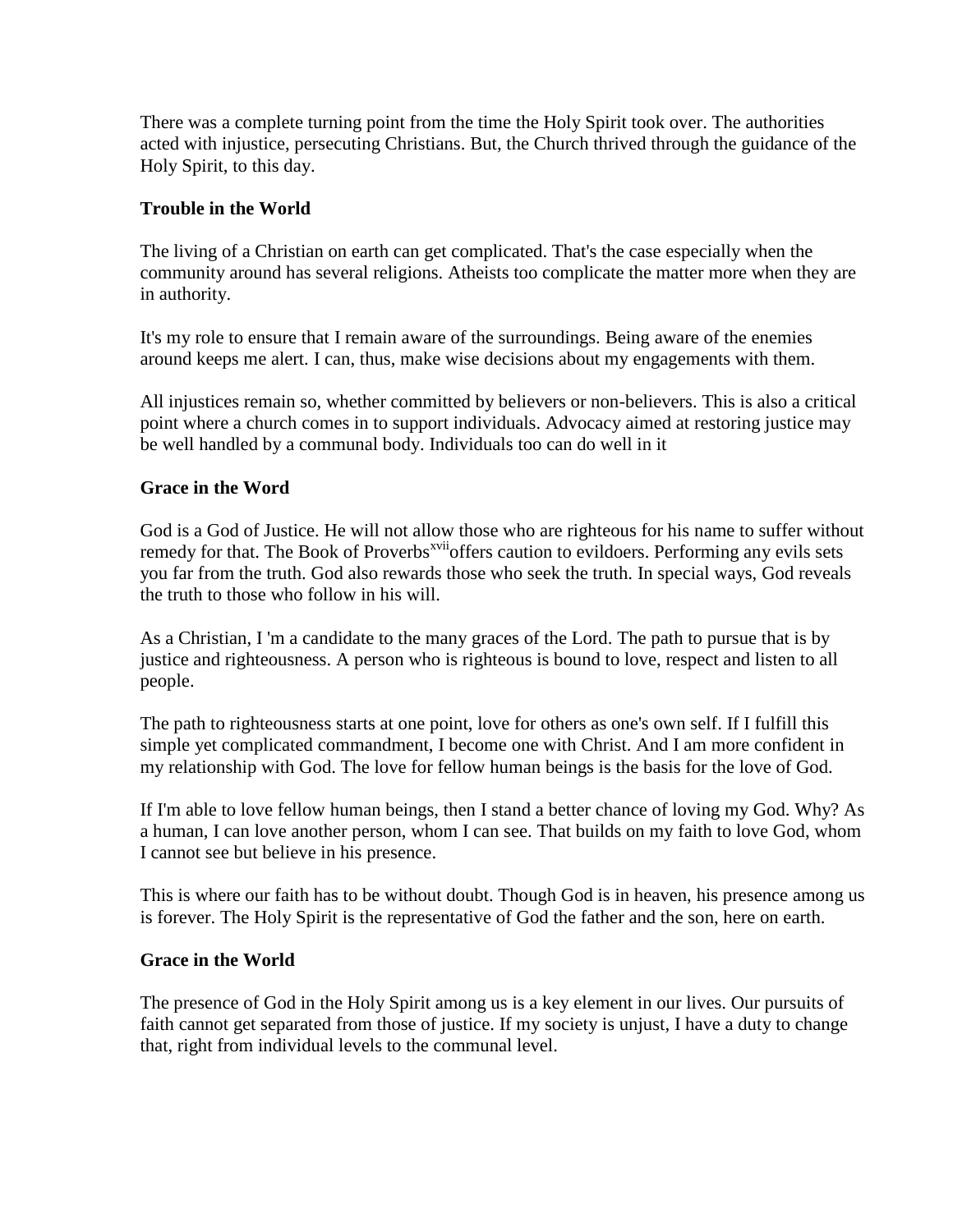During the time the Messiah lived on earth, injustices too existed. More so, the injustice may get committed by those authorized to ensure its performance. The ruthless judge<sup>xviii</sup>had no reservation on withholding justice. I'd say he considered himself as finality in his judgments. The persistence of the aggrieved woman made him dispense justice.

We can learn several traits form this story, as Christians. Persisting in our faith. Our faith must not become limited in any sense. More to this is the pursuit to the conclusion of matters to the very ends.

In our journey in faith, we must never tire down. Let's know it very well. It's a journey beyond our lifetimes on earth. So, let's be very ready for everything that comes our way.

There are many hopeless instances, but God's ever present with us. He will see us through the rough and calm sections of it. God's love is timeless<sup>xix</sup> and condition-less. So my prayer is for us to be faithful, in all our pursuits, ever without losing hope, till the end of times.

What now

- 1. How best can we be ready in our Christian faith and journey here on earth?
- 2. Are there instances of injustice during the time Christ was here on earth?
- 3. Can I love God dearly and hate fellow human beings?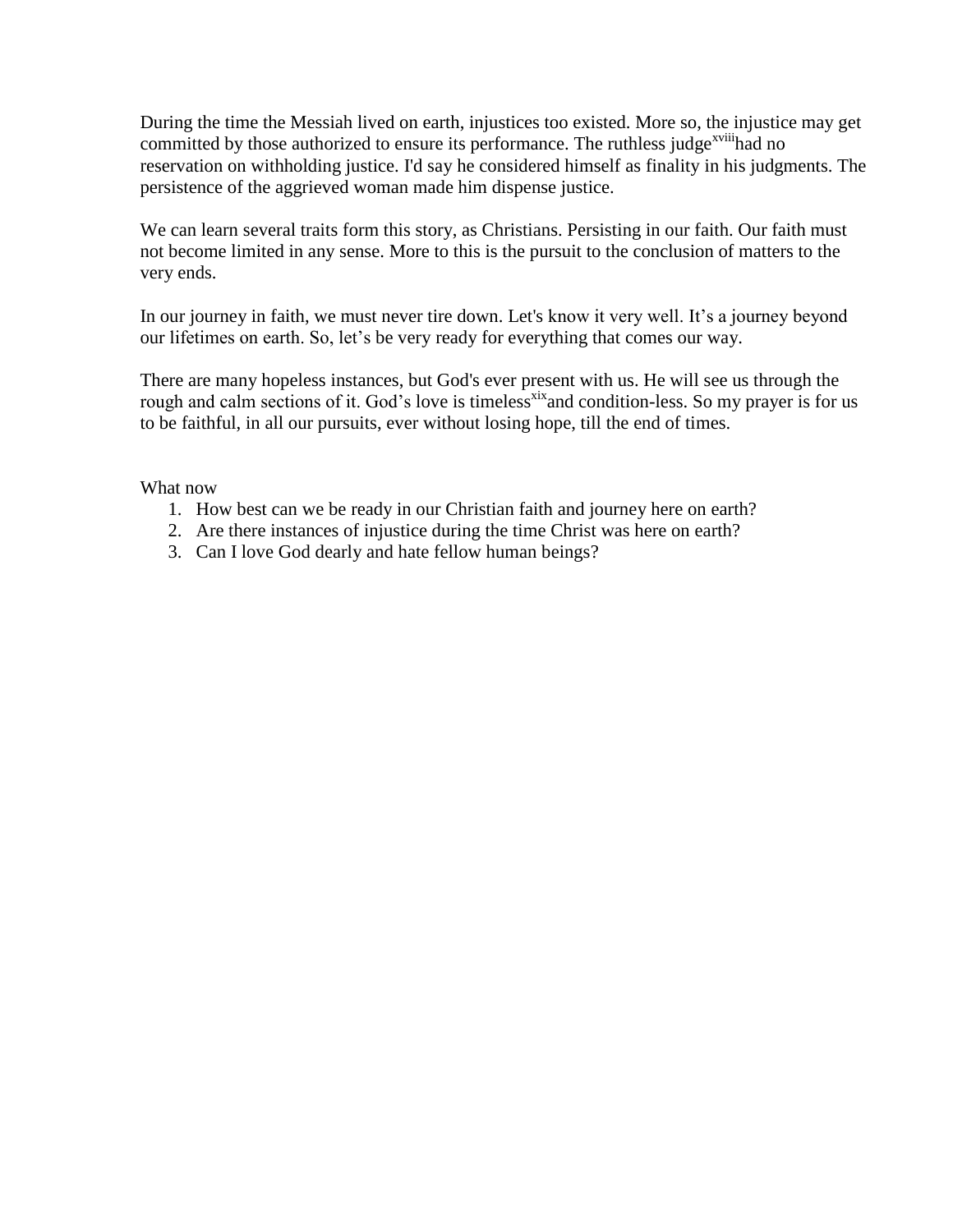# <span id="page-23-1"></span><span id="page-23-0"></span>Following Christ Faithfully



8. Quote

## Forgiveness is unlocking the door to set someone free and realizing you were the prisoner!

## Max Lucado

<span id="page-23-2"></span>**Power Truth** So faith comes from what is heard, and what is heard comes through the word of Christ.

Romans 10:7 NRSV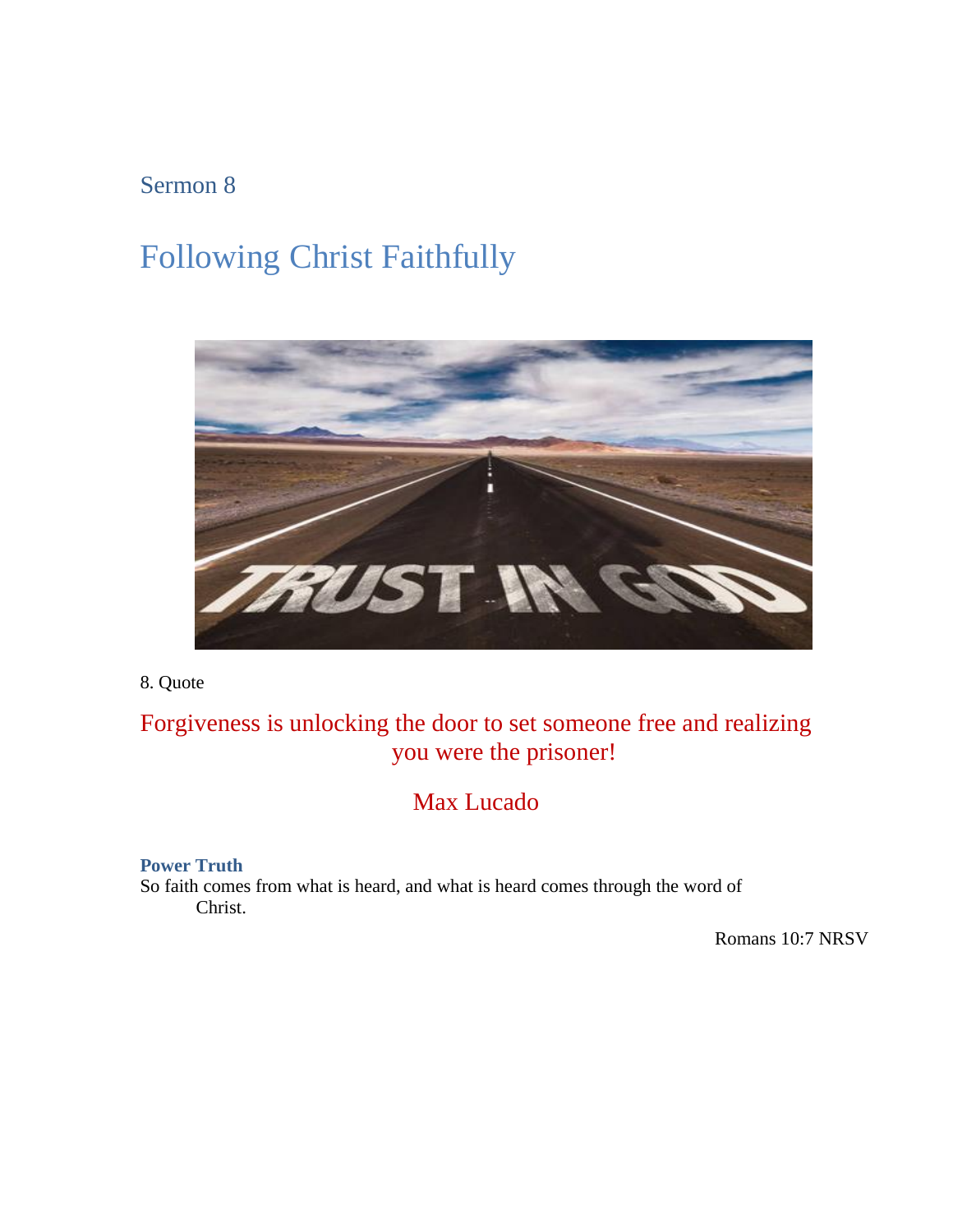#### **Trouble in the Text**

Most of the times, when a Christian takes up the new life, they get confronted by injustices. Pessimistic friends know that you have changed. They try you out, even if it's out of malice.

If I take up the yoke of Jesus Christ, I'm not to let it down. My path is already drawn. I have a duty to carry my cross, as Christ did for us.

Through Paul's letter, we get assured of justice that is enough for us to walk along with Christ. Although Christ suffered blemishes, he did succeed in his mission of salvation for us. We have to believe in his providence to succeed in life and to be worthy of his promises.

#### **Trouble in the World**

God knows a heart that is after him. In his own truth, he must guard those whom he loves. The trials and tribulations of the world will never end, but his promises will come to our consolations with time.

The best way to wait for his promises is to be ever ready in our hearts. Injustices may cause harm to us, but they are not strong enough to pluck us away from the gifts promised to us.

If we renounce our sinful nature, the Holy Spirit will guide us to thirst for him. Our thirst will get quenched in our obedience and communion with him.

#### **Grace in the Word**

God gave us different gifts. In an amazing way, all the gifts are useful for his sake. When each of us participates in worship, we fulfill his wish. With all our different gifts, we compose up a united church. That church is the community of all us with a common goal, to worship God.

The letters written by apostles served as useful blueprints. Remember that the church during formative years only relied on the Gospels. Although all the four gospels preach one Christ, different people interpret them. Thus, the need for communal living. A community where we can help each other out.

Christ envisaged a church that remained united in his fellowship. To the Church in Corinth,<sup>xx</sup> Paul emphasized against disunity. Unity comes from respect and love for each other.

The aspect of righteousness is more holistic. I see it as one word for many. One that is righteous is worth more than gold and silver. They are worthy of the Kingdom of God.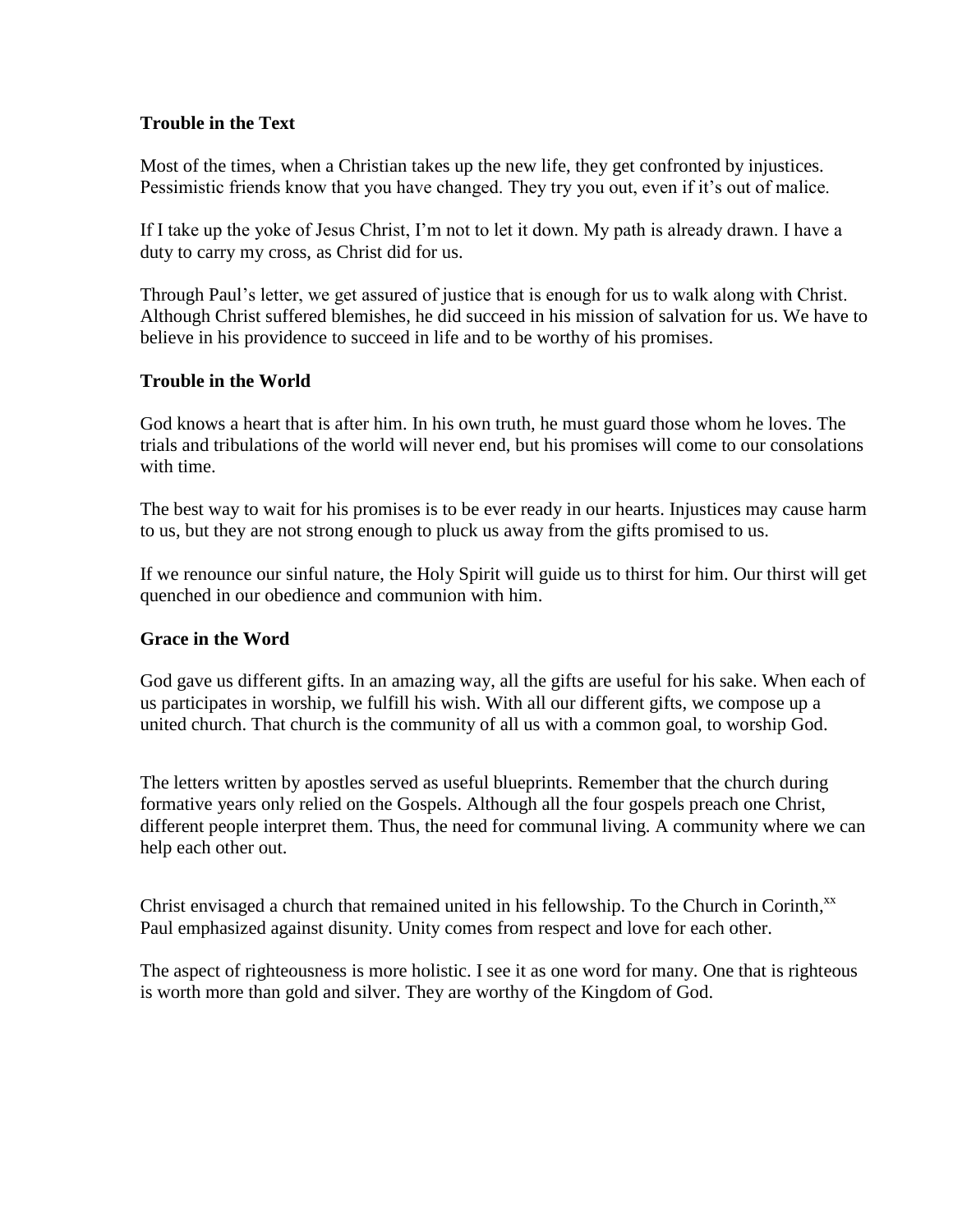Righteousness will see heavens speak on our behalf. During the baptism of Christ,<sup>xxi</sup> the Holy Spirit affirmed that. God got pleased with his Son and descended from heaven in the form of a dove. A dove symbolizes peace, gentleness and such, so should we as Christians.

#### **Grace in the World**

If I belong to a church, the duty on my side is to guard my presence. My presence should not yield discord into the community of Christ. In Proverbs,<sup>xxii</sup> the point is to check one's self. Every action and word is a product of our thoughts.

The strength in the tongue is marvelous. It can build or destroy. Here, wisdom should take charge of whatever we do. We should care for all our contributions to the community of Christ. More, by taking responsibility for all our actions and words at all times. That's for the sake of ourselves, fellow believers and for Christ too.

Today, we may have many churches, worshiping one Christ. Someone may ask, which is the best church? The best church starts with your soul. Invite the presence of the Holy Spirit at all times. Then proceed to find yourself a good community of worshipers whom you can share with.

In every step, one must be keen enough to radiate righteousness and justice. If a friend or enemy suffers, let us stand in truth with them.

But someone may feel aggrieved and want to inject pain to a wrongdoer. In his words, we should act in a way we wouldn't want to get treated. Think of it as the wrongdoer. Would I want forgiveness, yes or no? Then I should forgive and create the worth<sup>xxiii</sup>in myself to receive the forgiveness too.

What now

- 1. How can my tongue be a blessing to others?
- 2. Which is more valuable between righteousness and gold or silver?
- 3. Paul's emphasis was on the unity of the church. Why?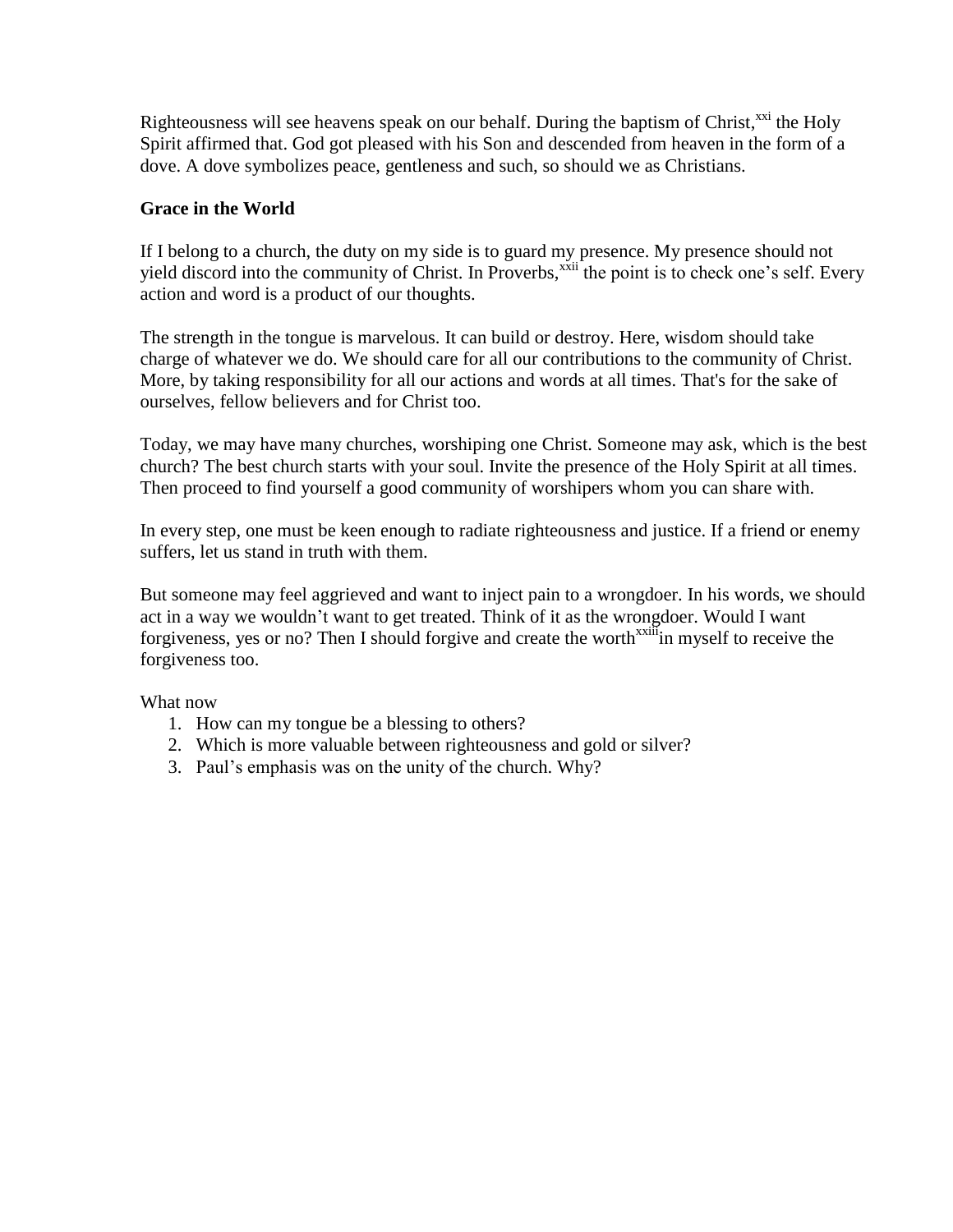# <span id="page-26-0"></span>Faith and Transformation



9. Quote

## God's definition of what matters is pretty straightforward. He measures our lives by how we love.

Francis Chan

#### **Power Truth**

Simeon Peter, a servant and apostle of Jesus Christ,

To those who have received a faith as precious as ours through the righteousness of our God and Savior Jesus Christ: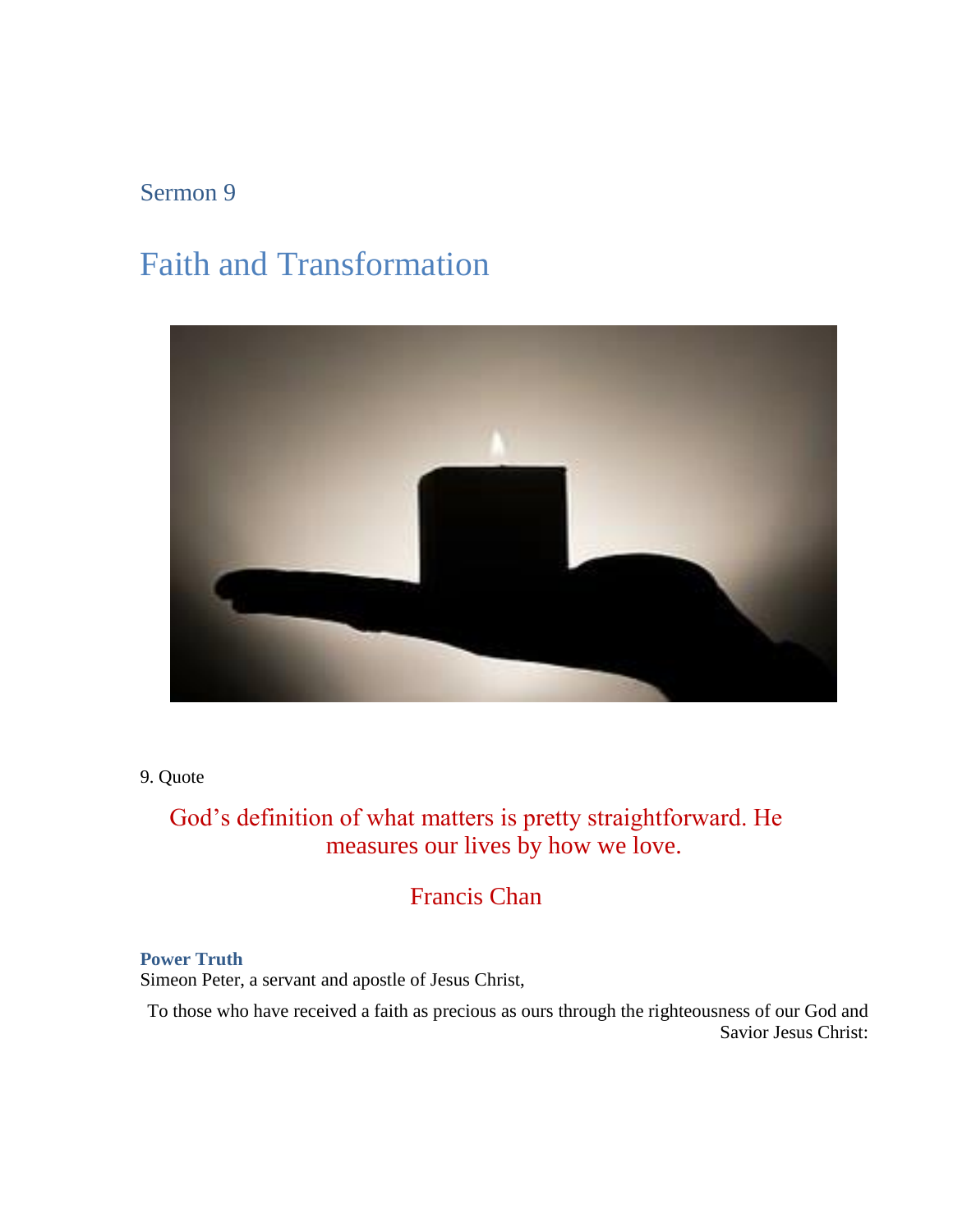#### **Trouble in the Text**

The righteousness of the Apostles of Jesus yielded to the conversion of many people. Some of them include Paul, a persecutor of Christians. In fact, he is the very writer of the Epistle to the Romans.

Salvation transforms us, from evil to cleansed ones. Salvation does not count on our sinful past. Paul got uplifted from a sinful state of a non-believer. He surpassed the expectations to become a vessel for Gods missions.

Whatever Paul attained was a revelation of faith multiplied by faith. Of great transformation were the miracles he performed. His individual righteousness became a blessing to many. He is a light that disperses darkness, for him and for us too.

#### **Trouble in the World**

Our journeys of faith are all different. As believers, we all qualify to be in Gods Kingdom. What matters are our transformations from accepting Christ. We are all called from various stages in sinfulness. Jesus' call for us to righteousness is a call to follow him and renounce our past.

God does not count on our past if we confess. As weak human beings, we struggle with sin and lack of faith. This is where communion with others comes in. If we live with others with aspirations to reach out to Gods best ways, we become stronger together.

#### **Grace in the Word**

The power in righteousness drifts us away from evil. My sinful habits do not die instantly, but I have an obligation to display a radical shift from it. I have to seek confession for my wrongdoing and change from sin to righteousness.

There are several ways that I can explore towards my path to righteousness. Reading from the Bible enlightens me more about my relations with God. Praying keeps my communion with God alive. Fasting uplifts my desires to seek divine intervention on many fronts. It also facilitates an understanding of the different mysteries in life. That includes those hidden to my human eyes.

When we seek Gods interventions, we must work for it. We have to remain vigilant<sup>xxiv</sup>in prayer. If I can share this with friends, the better, or even our entire church. Communion brings wonderful powers together. That's especially if we are able to pray, fast and give thanks to God as a church.

We all have different levels of understanding; the Holy Spirit brings us together. We get formed into one united and winning team. It's through the different manifestations that harmonize our abilities to communion with God. I can lead in song; someone else can lead in prayer. And all this comes together to form our church community. It's as Christ wished, through the presence of his helper.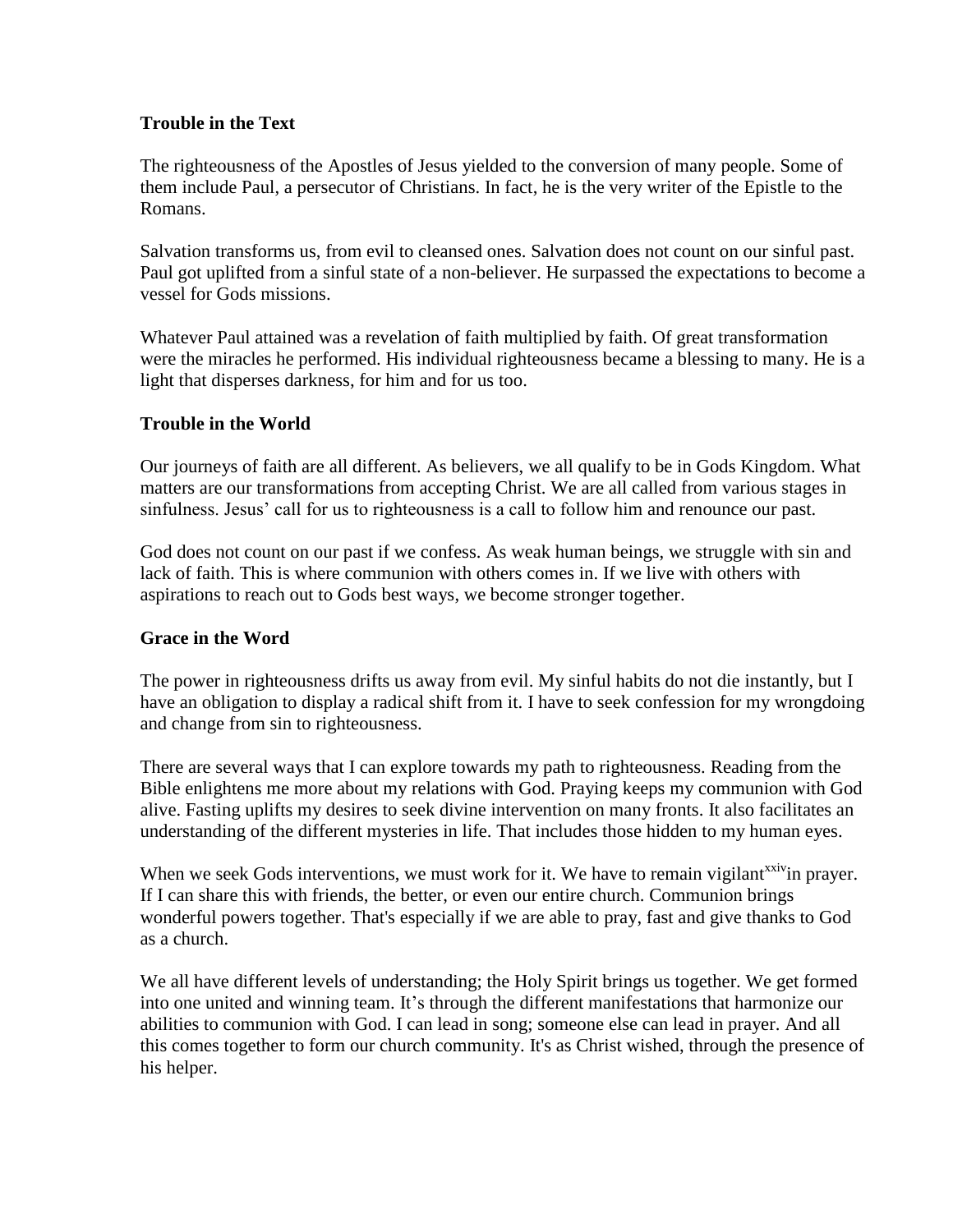The community of a church is stronger than me as an individual. It's a collection of individual strengths for the sake of Christ.

#### **Grace in the World**

The measure of the degree of righteousness is unidentifiable. For me, as a single believer, it's not simpler either. I would compare it to the flame from a candle.

Now, how many candles can one flame light up? Many, too many.

So the righteousness of one person can be a blessing to many. That's how a minister of God can bless the lives of many followers. The burden heaped upon our ministers<sup>xxv</sup>is great. Our ministers are our fathers in faith and teachers too.

We as followers have a duty to respect and accord the relevant obedience to them. They intercede for us, guide us and link us to the presence of God. As ordained members of the Church on earth, they have extra duties to act as shepherds.

Christ led the way of good<sup>xxvi</sup>shepherds by his ultimate example. If we follow his way, we sure will be righteous and worthy as the heirs of the kingdom of God.

As an ordinary worshipper, I have the duty of praying for the church. That's a duty on my shoulder, praying for its divine leadership. I have a duty to support the mission through ordinary and extra-ordinary tithing. If I give out to the church, it's in the faithful will that Gods providence will pour forth from his house, the church. The minister's presence is that of direction, through the powers of the Holy Spirit.

My support<sup>xxvii</sup>for the church and its leadership is the support to the causes of righteousness. And God will open up the gates of heaven to our riches